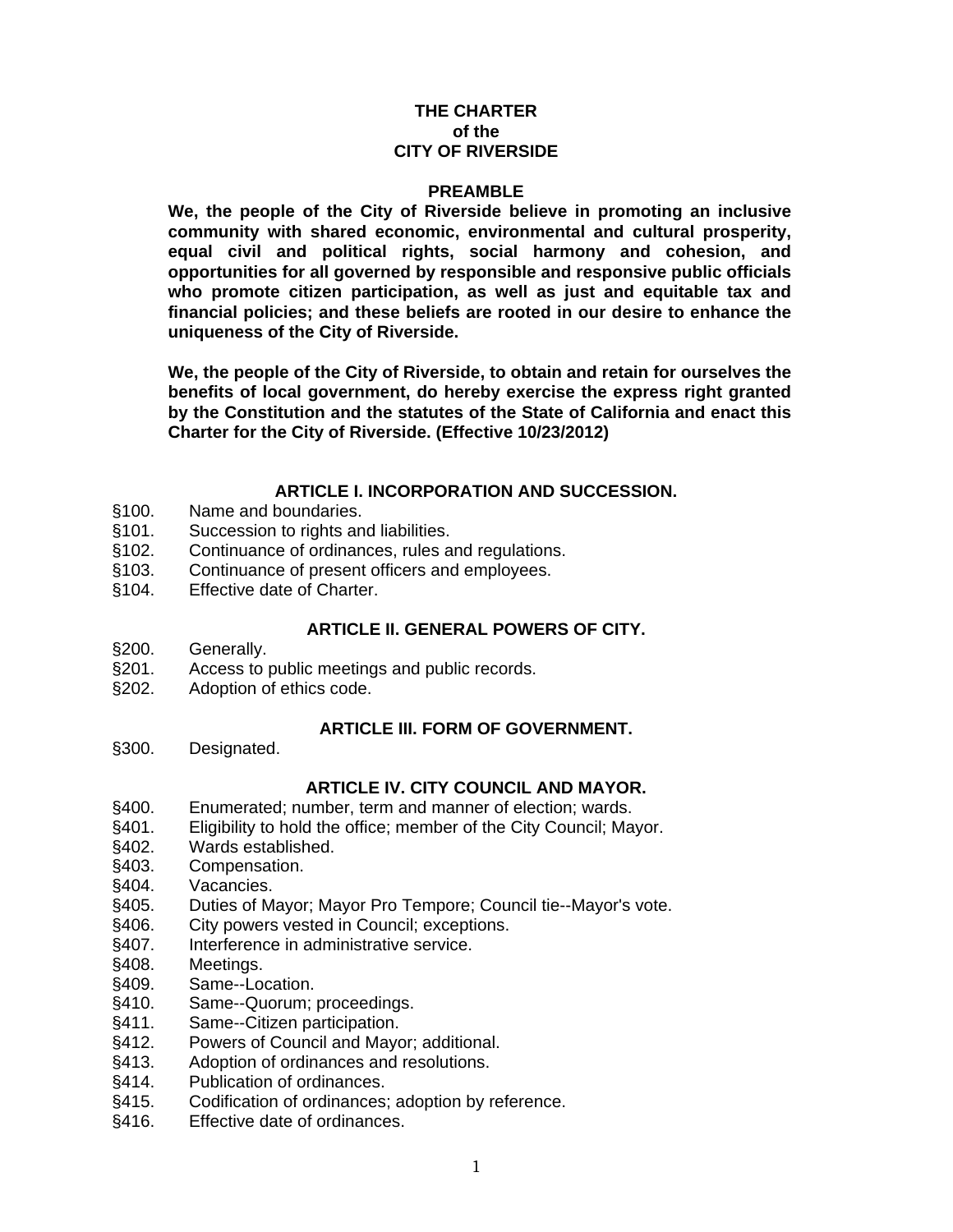- §417. Violation of ordinances and penalty therefor.
- §418. Contracts--Restriction on duration.
- §419. Same--Execution.

# **ARTICLE V. ELECTIONS.**

- §500. General municipal elections.
- §501. Special municipal elections.
- §502. Compliance with State law.
- §503. Initiative, referendum and recall.

# **ARTICLE VI. CITY MANAGER.**

- §600. Creation of office; appointment; tenure; eligibility of elective officers.
- §601. Powers and duties.
- §602. Participation in meetings of Council, boards and commissions.
- §603. Manager pro tempore.

# **ARTICLE VII. OFFICERS AND EMPLOYEES GENERALLY.**

- §700. Appointment of City Attorney and City Clerk by Council; tenure.
- §701. Organization of City operations and activities.<br>§702. Eligibility, powers and duties of City Attorney.
- Eligibility, powers and duties of City Attorney.
- §703. Powers and duties of City Clerk.
- §704. Controller.
- §706. Administering oaths.
- §707. Appointive powers of department heads.<br>§708. Acceptance of another office by elective
- Acceptance of another office by elective officer.
- §709. Nepotism.

# **ARTICLE VIII. APPOINTIVE BOARDS AND COMMISSIONS.**

- §800. In general.
- §801. Appropriations.
- §802. Appointments; terms.
- §803. Terms of members of existing enumerated boards and commissions.
- §804. Organization; meetings; subpoena power.
- §805. Compensation; vacancies.
- §806. Planning Commission.
- §807. Human Resources Board--Composition.
- §808. Board of Library Trustees.
- §809. Park and Recreation Commission.
- §810. Community Police Review Commission.

# **ARTICLE IX. PERSONNEL MERIT SYSTEM.**

§900. Generally.

### **ARTICLE X. RETIREMENT.**

§1000. Authority to continue under State system.

# **ARTICLE XI. FISCAL ADMINISTRATION.**

- §1100. Fiscal year.
- §1101. Budget--Submission to Council; notice of public hearing.<br>§1102. Same--Public hearing.
- Same--Public hearing.
- §1103. Same--Further consideration, revision and adoption; availability to departments, etc.
- §1104. Same--Appropriations; transfer of funds.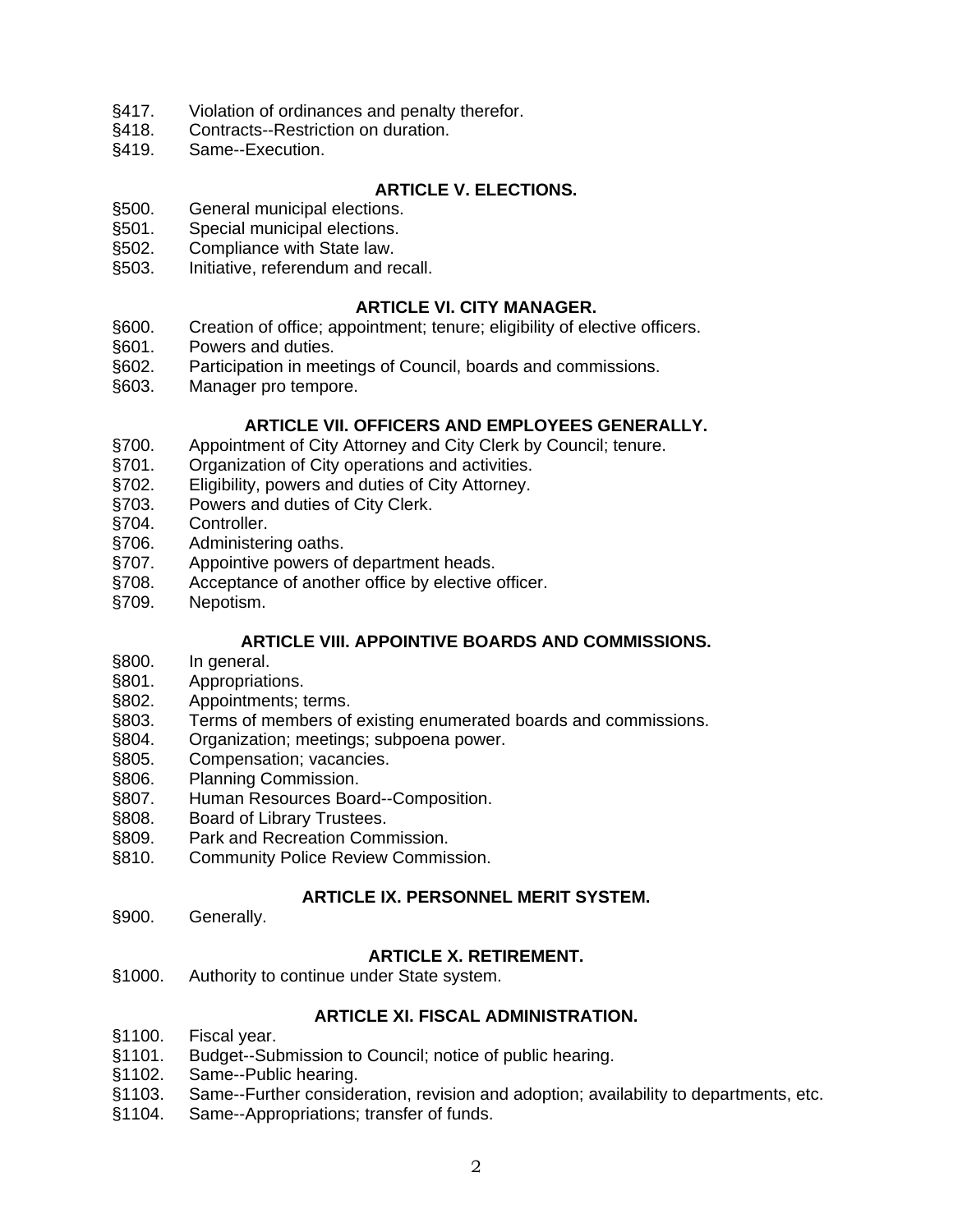- §1105. Centralized purchasing.
- §1106. Tax limits; special levy for library purposes.
- §1107. Procedure for assessment, levy and collection of taxes.
- §1108. General obligation bonded debt limit; vote required for issuing general obligation bonds; issuance of revenue bonds, notes and other evidence of indebtedness.
- §1109. Public works contracts.
- §1110. Cash management.
- §1111. Capital projects funds.
- §1112. Registering warrants.
- §1113. Independent audit.
- §1114. Use of design-build procurement for public works projects.

# **ARTICLE XII. DEPARTMENT OF PUBLIC UTILITIES.**

- §1200. Created; management and control.
- §1201. Board of Public Utilities--Composition; applicability of Article VIII of Charter.
- §1202. Same--Powers and duties.
- §1203. Purchases and expenditures generally; exemption from centralized purchasing system.
- §1204. Use of revenue.
- §1205. Sale of public utility.

# **ARTICLE XIII. FRANCHISES.**

- §1300. Requiring; granting generally; applicability to City-owned utility.
- §1301. Resolution of intention to grant; notice and public hearing.
- §1302. Term of franchise.
- §1303. Eminent domain.

# **ARTICLE XIV. MISCELLANEOUS.**

- §1400. Definitions.<br>§1401. Violations a
- Violations and penalty.
- §1402. Severability.
- §1403. Charter Review Committee.
- §1404. Charter, amending.
- §1405. Pending actions.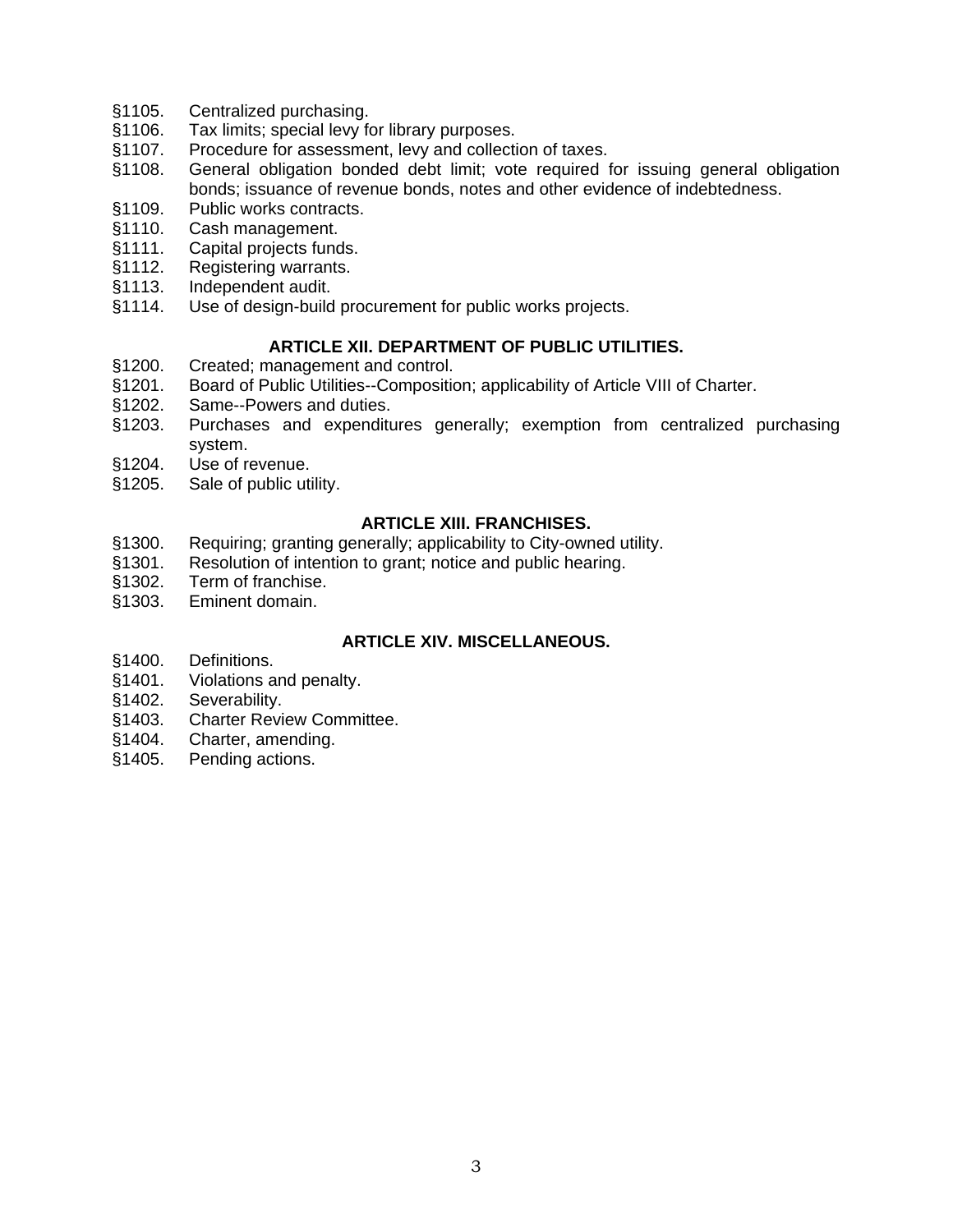# **ARTICLE I. INCORPORATION AND SUCCESSION.**

#### **Sec. 100. Name and boundaries.**

 The City of Riverside, hereinafter termed the City, shall continue to be a municipal corporation under its present name of "City of Riverside." The boundaries of the City shall be the boundaries as established at the time this Charter takes effect, or as such boundaries may be changed thereafter in the manner authorized by law.

### **Sec. 101. Succession to rights and liabilities.**

 The City of Riverside shall continue to own, possess and control all rights and property of every kind and nature owned, possessed or controlled by it at the time this Charter takes effect and shall be subject to all its debts, obligations, liabilities and contracts.

### **Sec. 102. Continuance of ordinances, rules and regulations.**

 All lawful comprehensive codes, ordinances, resolutions, rules and regulations, or portions thereof, in force at the time this Charter takes effect, and not in conflict or inconsistent herewith, are hereby continued in force until the same shall have been duly repealed, amended, changed or superseded by proper authority.

### **Sec. 103. Continuance of present officers and employees.**

 The occupants of offices provided for in this Charter and employees, at the time this Charter takes effect, shall continue to perform the duties of their respective offices and employments without interruption and for the same compensations and under the same conditions until the appointment or election, and qualification, of their successors, but subject to the provisions of this Charter.

### **Sec. 104. Effective date of Charter.**

This Charter shall take effect upon its acceptance and filing by the Secretary of State.

**Editor's Note:** The Charter was filed with the Secretary of State on October 23, 2012. Under present law, October 23, 2012, is therefore the effective date.

# **ARTICLE II. GENERAL POWERS OF CITY.**

### **Sec. 200. Generally.**

 The City shall have the power to make and enforce all laws and regulations in respect to municipal affairs, subject only to such restrictions and limitations as may be provided in this Charter and in the Constitution of the State of California. It shall also have the power to exercise, or act pursuant to any and all rights, powers, privileges or procedures, heretofore or hereafter established, granted or prescribed by any law of the State, by this Charter, or by other lawful authority, or which a municipal corporation might or could exercise, or act pursuant to, under the Constitution of the State of California. The enumeration in this Charter of any particular power shall not be held to be exclusive of, or any limitation upon, the generality of the foregoing provisions.

### **Sec. 201. Access to public meetings and public records.**

 City agencies, boards, commissions, committees, officials, staff and officers, including the Mayor and members of the City Council, exist to conduct the people's business. It is fundamental that the people have full access to information, not to just what decisions have been made in their name but how those decisions were reached and how they were deliberated. The people insist on remaining informed so that they may retain control over the instruments they have created. The people do not give their agencies or public servants the right to decide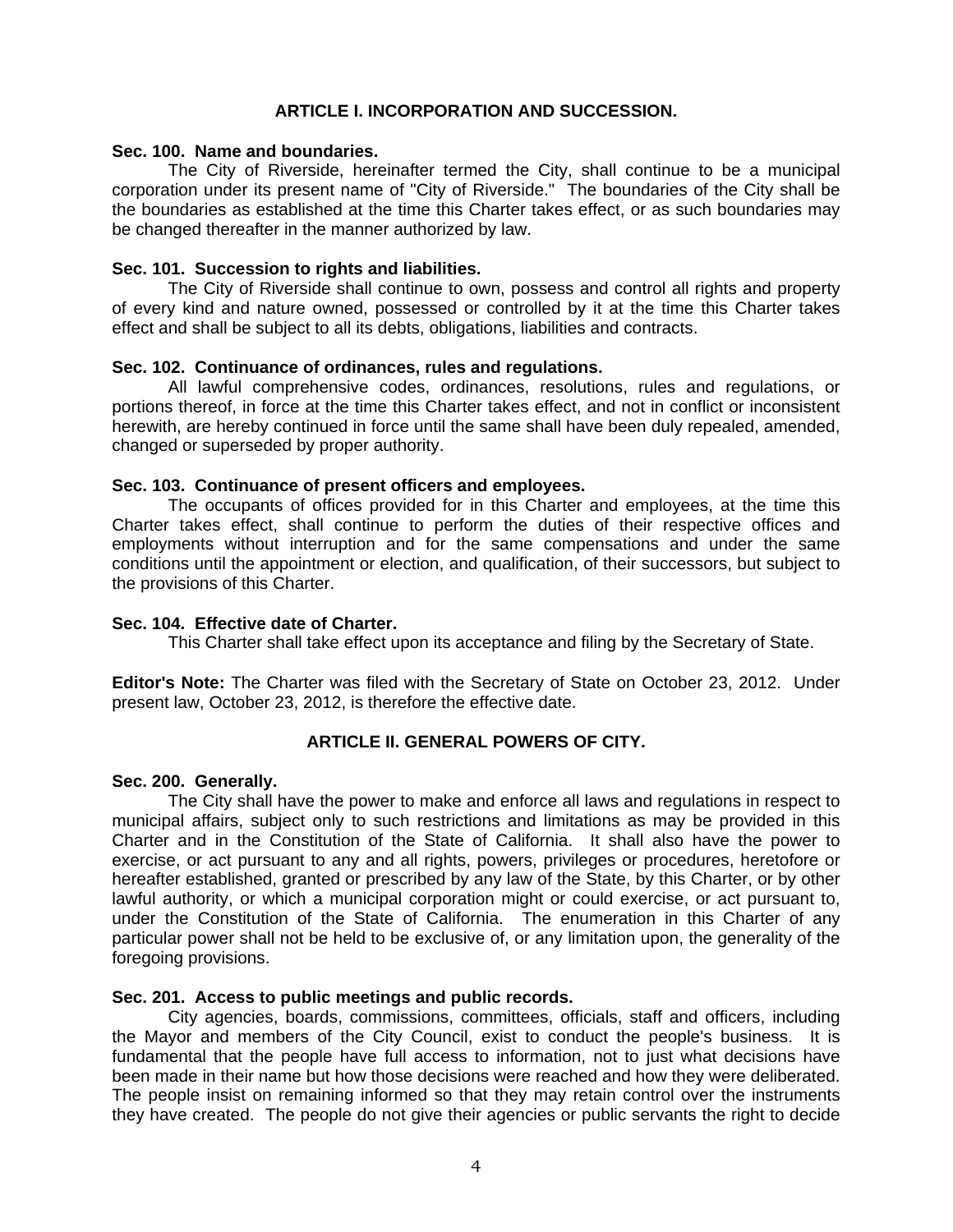what is good for the people to know and what is not good for them to know.

 Our values lie in a government that helps its citizens in a timely way to obtain information. Our values lie in a broadening base of public participation, involvement and interest, providing new ideas and energy.

Our values lie not in hiding embarrassment and unpleasant occurrences. Our values lie not in preventing dissent.

To carry out the purposes set forth in this section, the provisions of the Ralph M. Brown Act (California Government Code Section 54950 et seq.) and the Public Records Act (California Government Code Section 6250 et seq.) shall apply to the City Council, and any commission, committee, board or other body created by Charter, ordinance, resolution or formal action of the City Council, or the Mayor.

 Special circumstances dictate that there must be exceptions to access. But those exceptions should be narrowly drawn and narrowly exercised. Public employees must be protected from unwarranted invasions of privacy while the public's right to fundamental information must be protected. Citizen right to privacy must be protected with the knowledge that involvement in government matters necessarily reduces an expectation of privacy.

 In general, the value of access should be given a strong presumption of public benefit. (Effective 1/18/2005)

### **Sec. 202. Adoption of ethics code.**

 The City of Riverside shall adopt a Code of Ethics and Conduct for elected officials and members of appointed boards, commissions, and committees to assure public confidence in the integrity of local government and its effective and fair operation. The City Council shall adopt the Code of Ethics and Conduct by ordinance or resolution within six months of the effective date of this Charter section. (Effective 1/18/2005)

#### **ARTICLE III. FORM OF GOVERNMENT.**

#### **Sec. 300. Designated.**

 The municipal government established by this Charter shall be known as the "Councilmanager" form of government.

### **ARTICLE IV. CITY COUNCIL AND MAYOR.**

#### **Sec. 400. Enumerated; number, term and manner of election; wards.**

 (a) The elective officers of the City shall consist of a City Council of seven members, elected from wards, and a Mayor elected from the City at large, at the times and in the manner provided in this Charter, who shall serve for a term of four years and until their respective successors qualify. The terms of all officials, so elected, shall be deemed to have commenced on the fifth Tuesday following the general municipal election.

 (b) The members of the City Council shall be elected by wards by the registered voters of the respective wards only. One member of the City Council shall be elected by each ward, and only the registered voters of each ward shall vote for the member of the City Council to be elected by that ward. In those wards where there are more than two candidates, only a candidate receiving a majority of the total votes cast for the office shall be declared elected.

 (c) If in an election for a member of the City Council for any ward, or for the office of Mayor, no candidate receives a majority of the total votes cast for the office, the City Council shall immediately upon the determination of that fact, call a special election to be held on the first Tuesday following the first Monday of November of that same year. The two candidates receiving the highest number of votes for the office in the general municipal election shall be declared the candidates for the special election. (Effective 1/5/2007)

(d) Officials elected at the general municipal election shall take office on the second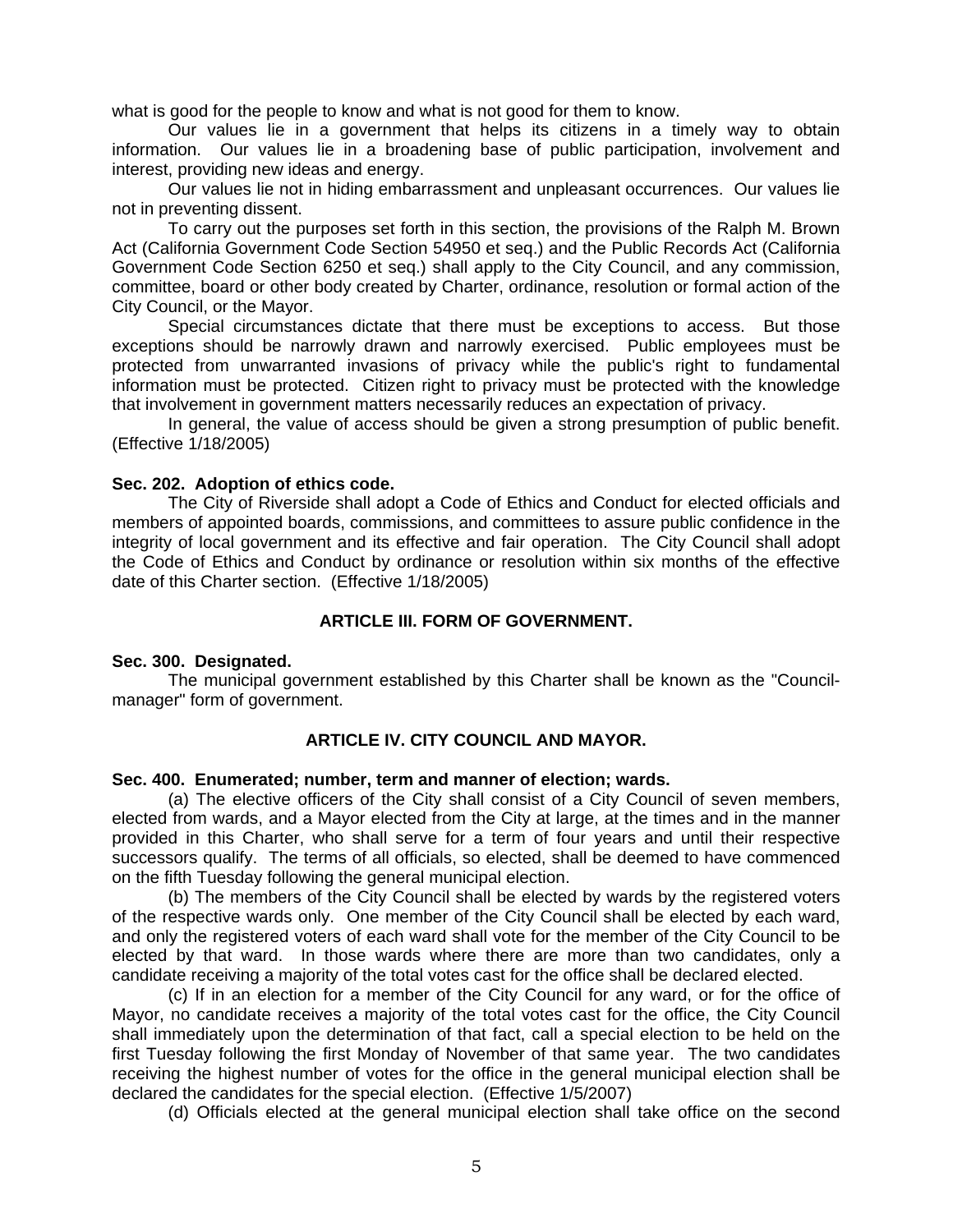Tuesday following completion of the canvass, but in no event later than the fifth Tuesday following the general municipal election. Officials elected at any other election shall take office on the second Tuesday following completion of the canvass, but in no event later than the fifth Tuesday following the election.

 (e) The qualifications of candidates and electors and the procedure governing general municipal elections shall apply to any special election called pursuant to this section and the notice of election shall be published at least thirty days prior to the date of such special election. (Effective 1/6/2003)

(f) Notwithstanding the above, an election shall be held on June 5, 2007, for the purpose of electing members of the City Council from Wards 1, 3, 5, and 7 for terms expiring in June 2011, or until their successors are elected and seated. (Effective 1/5/2007)

(g) Notwithstanding the above, an election shall be held on June 2, 2009, for the purpose of electing members of the City Council from Wards 2, 4, and 6 for terms expiring June 2013, or until their successors are elected and seated. (Effective 1/5/2007)

(h) Notwithstanding the above, an election shall be held on November 3, 2009, for the purpose of electing the Mayor for a term expiring June 2012 or until their successor is elected and seated. (Effective 1/5/2007)

### **Sec. 401. Eligibility to hold the office; member of the City Council; Mayor.**

 (a) A person is not eligible to hold the office of a member of the City Council of the City of Riverside unless such person is a qualified elector within the territory comprising the ward by which such person is elected or for which such person is appointed at the time of such election or appointment and continues to be a qualified elector of said ward.

 If the residence of any member of the City Council is changed to a place outside the boundaries of the ward from which such member was elected or for which such member was appointed, the office of such member shall become vacant. The existence of the vacancy shall be declared and filled as provided by Section 404 of this Charter.

 (b) A person is not eligible to hold the office of Mayor unless such person is a qualified elector of the City at the time of such election or appointment and continues to be a qualified elector of the City.

 If the residence of the Mayor changes to a place outside the boundaries of the City, the office of the Mayor shall become vacant. The existence of the vacancy shall be declared and filled as provided by Section 404 of this Charter.

#### **Sec. 402. Wards established.**

 The City of Riverside is hereby and by ordinance shall be divided into seven wards, designated as first ward, second ward, third ward, fourth ward, fifth ward, sixth ward, and seventh ward.

 The boundaries of wards shall be reviewed at least every ten years upon the completion of the federal decennial census or more frequently as may be determined necessary upon receipt of official census data; and the boundaries of such wards shall be adjusted by the City Council as necessary to provide for substantially equal numbers of residents in each ward. Such boundary adjustment during a Councilmember's term shall not result in disqualification for membership on the Council during such term.

### **Sec. 403. Compensation.**

 The Mayor and members of the City Council shall receive compensation for their services as such, and in addition, when on official duty, shall receive reimbursement for their necessary expenses on order of the City Council. In January of every odd-numbered year, the City Council shall review the compensation including salary and benefits, of the Mayor and members of the City Council, and shall establish any increase in compensation of the Mayor and/or the members of the City Council. No increase in salary shall exceed 5 percent of their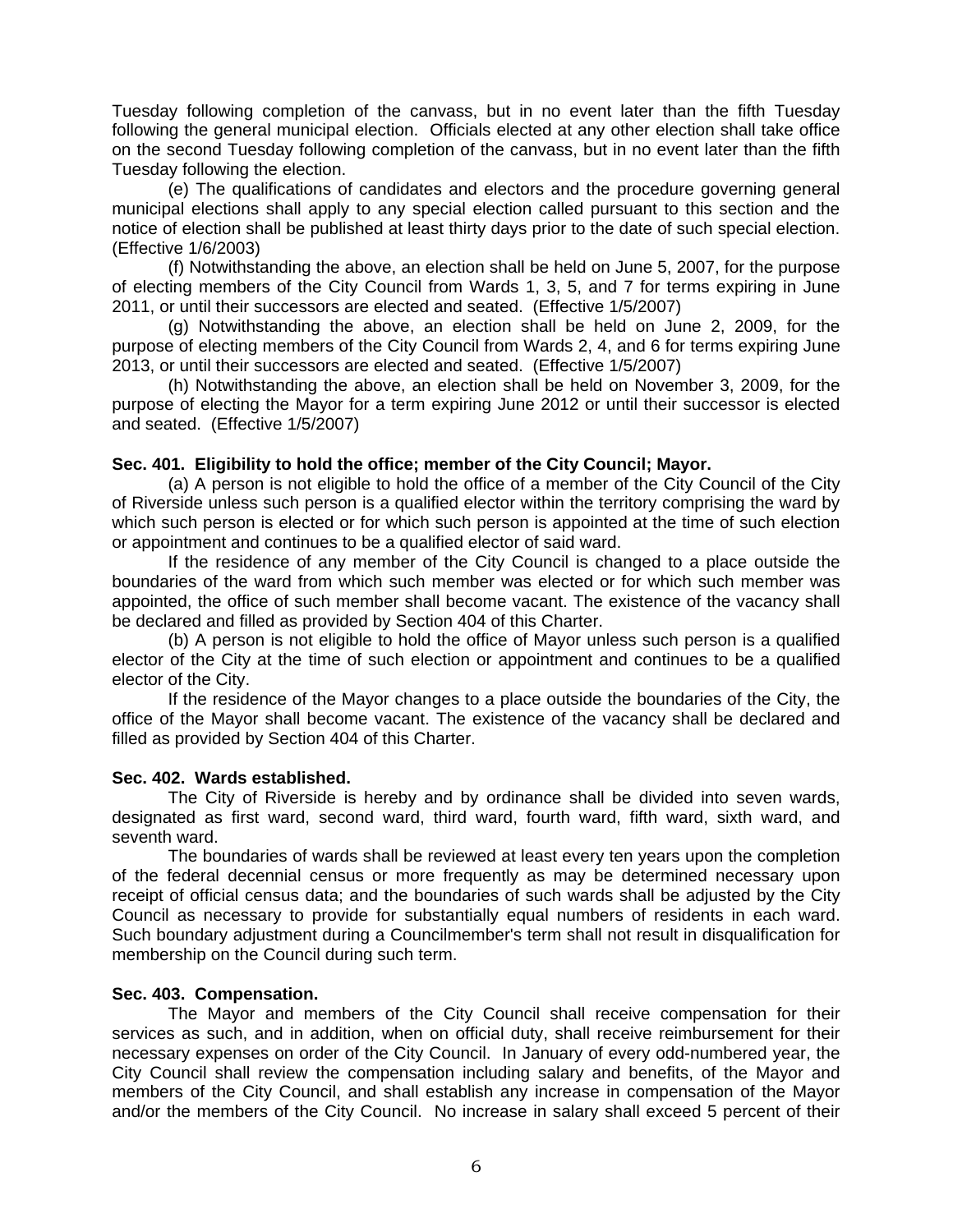then-existing salary. Compensation shall be fixed by ordinance, adopted by not fewer than five affirmative votes of the City Council, after a noticed, public hearing, notice of which has been given by publication at least fourteen days prior to such hearing.

 Once a level of compensation for City Council members and the Mayor is established, such level will not be permitted to change automatically by linking such compensation to internal or external factors. (Effective 1/18/2005)

#### **Sec. 404. Vacancies.**

 A vacancy in an elective office, from whatever cause arising, except in the event of a successful recall, shall be filled by appointment by the City Council, such appointee to hold office until the first Tuesday following the next general municipal election and until his successor qualifies. At the next general municipal election following any vacancy, a successor shall be elected to serve for the remainder of any unexpired term.

 If a member of the City Council or the Mayor is absent from three consecutive regular meetings of the City Council, unless by permission of the City Council expressed in its official minutes, or is convicted of a crime involving moral turpitude, the office of such person shall become vacant.

 The City Council shall declare the existence of any vacancy. In the event it shall fail to fill a vacancy by appointment within sixty days after such office shall have been so declared vacant, it shall cause an election to be held forthwith to fill such vacancy.

### **Sec. 405. Duties of Mayor; Mayor Pro Tempore; Council tie--Mayor's vote.**

 The Mayor shall be the presiding officer at all meetings of the City Council and shall have a voice in all its proceedings but shall not vote except to break a City Council tie-vote which exists for any cause. The Mayor shall be the official head of the City for all ceremonial purposes. The Mayor shall have the primary but not exclusive responsibility for interpreting the policies, programs and needs of the City government to the people, and of informing the people of any major change in policy or program. The Mayor shall advise the City Council on all matters of policy and public relations and perform such other duties as may be prescribed by this Charter. During the months of January or February, the Mayor shall deliver a State of the City message at any location within the City that the Mayor deems appropriate at which the Mayor will present the Mayor's programs, objectives and priorities.

 The City Council shall designate one of its members as Mayor Pro Tempore, who shall serve in such capacity at the pleasure of the City Council. In the absence of the Mayor, the Mayor Pro Tempore shall assume the duties of the Mayor. The Mayor Pro Tempore shall conduct the Council meetings and shall vote only as a member of the Council, not as Mayor Pro Tempore. In the event of a tie vote, the Mayor Pro Tempore shall not have a tie-breaking vote and Council vote shall be recorded as a negative or "nay" vote. With regards to the veto power, the Mayor Pro Tempore shall not have the power to veto acts of the City Council.

 Notwithstanding any other provisions of this Charter, when a tie-vote exists for any cause, in order to break that tie, the Mayor shall have the same voting right as a member of the City Council for or against the item before the City Council. The Mayor's vote shall be deemed a City Council member's vote for all purposes, including the introduction or adoption of both ordinances and resolutions. (Effective 12/27/1995 and 12/11/1986)

### **Sec. 406. City powers vested in Council; exceptions.**

 All powers of the City shall be vested in the City Council except as otherwise provided in this Charter.

### **Sec. 407. Interference in administrative service.**

 Neither the Mayor nor the City Council nor any of its members shall interfere with the execution by the City Manager of his/her powers and duties, or order, directly or indirectly, the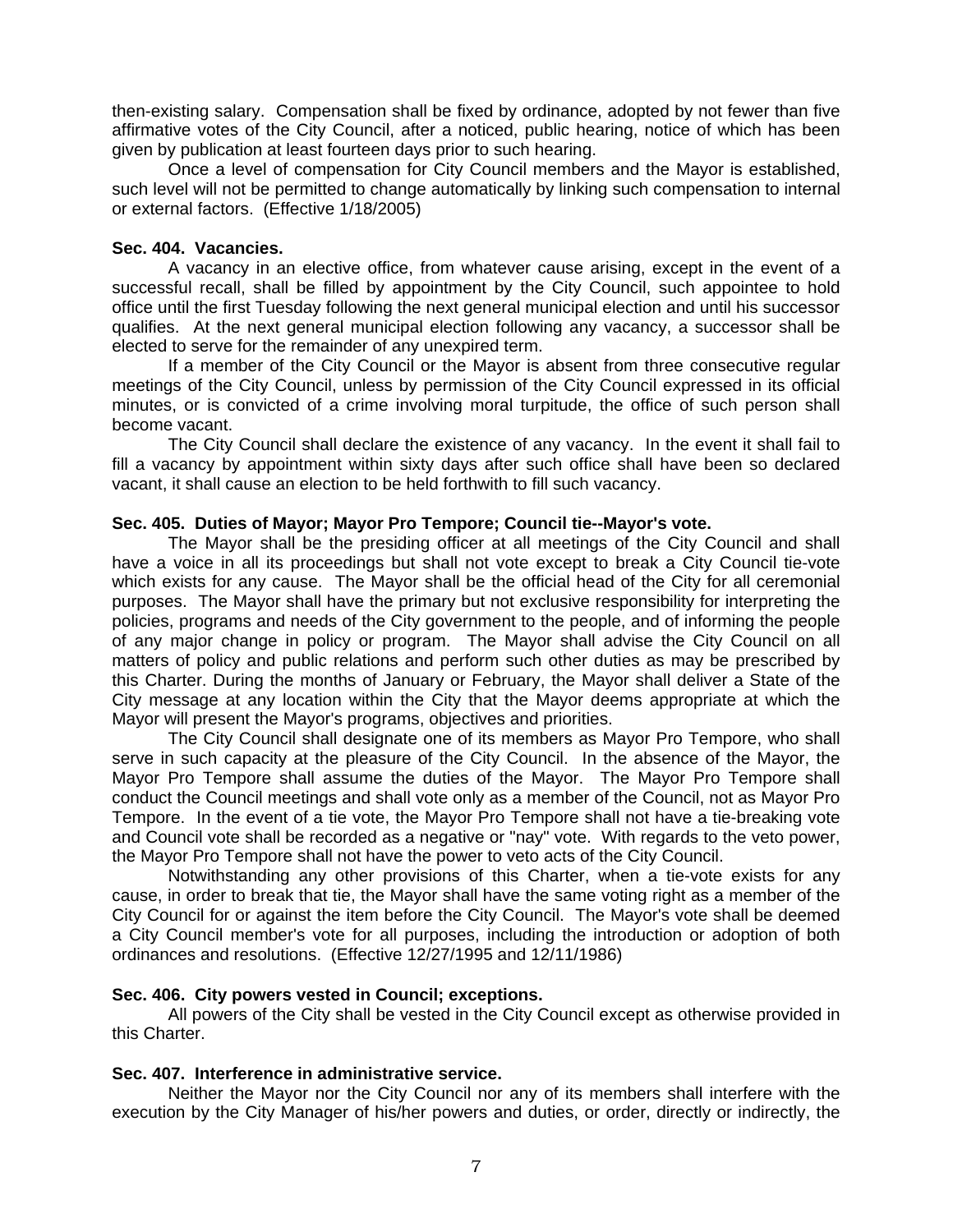appointment by the City Manager or by any of the department heads in the administrative service of the City, of any person to an office or employment or their removal therefrom. Except for purpose of inquiry, the Mayor, the City Council and its members shall deal with the administrative service under the City Manager solely through the City Manager and neither the Mayor nor the City Council nor any member thereof shall give orders to any subordinates of the City Manager, either publicly or privately. (Effective 12/27/1995)

# **Sec. 408. Meetings.**

 The City Council shall hold regular meetings at least twice each month at such times as it shall fix by ordinance or resolution and may adjourn or readjourn any regular meeting to a date and hour certain which shall be specified in the order of adjournment and when so adjourned each adjourned meeting shall be a regular meeting for all purposes. If the hour to which a meeting is adjourned is not stated in the order of adjournment such meeting shall be held at the hour for holding regular meetings. If at any time any regular meeting falls on a holiday such regular meeting shall be held on the next business day.

Special meetings may be called in accordance with State law.

 Meetings of City Council-appointed and Mayoral-appointed standing and ad hoc Council committees, regardless of the number of City Council members who might be on such committees, shall be open to the public and the time and place of such meetings shall be publicly announced at the City Council meetings prior to such committee meetings.

 All meetings of the City Council conducted in closed session under the Ralph M. Brown Act (California Government Code Sections 54950 et. seq.) shall be audio recorded. The recording shall be confidential and shall be available for inspection only as permitted by state law. The recording shall be retained for a period of at least two years. (Effective 1/18/2005)

# **Sec. 409. Same--Location.**

 All meetings shall be held in the Council chambers in City Hall, or in such place to which any such meeting may be adjourned, and shall be open to the public. If, by reason of fire, flood or other emergency, it shall be unsafe to meet in the place designated, the meetings may be held for the duration of the emergency at such place as is designated by the Mayor, or, if the Mayor should fail to act, by four members of the City Council. (Effective 12/27/1995)

### **Sec. 410. Same--Quorum; proceedings.**

 A majority of the members of the City Council shall constitute a quorum to do business but a lesser number may adjourn from time to time. In the absence of all the members of the City Council from any regular meeting or adjourned regular meeting, the City Clerk may declare the same adjourned to a stated day and hour. Notice of a meeting adjourned by less than a quorum or by the clerk shall be given in the manner provided by State law.

# **Sec. 411. Same--Citizen participation.**

 Each citizen shall have the right, personally or through counsel, to present comments at any regular meeting of the Council, or a Council standing or ad hoc committee, or offer suggestions with respect to municipal affairs. (Effective 1/18/2005)

# **Sec. 412. Powers of Council and Mayor; additional.**

 The City Council shall judge the qualifications of its members as set forth by the Charter. It shall judge all election returns. It may establish, and uniformly apply rules for the conduct of its proceedings and evict any member or other person for disorderly conduct at any of its meetings.

 The Mayor and each member of the City Council shall have the power to administer oaths and affirmations in any investigation or proceeding pending before the City Council. The City Council shall have the power and authority to compel the attendance of witnesses, to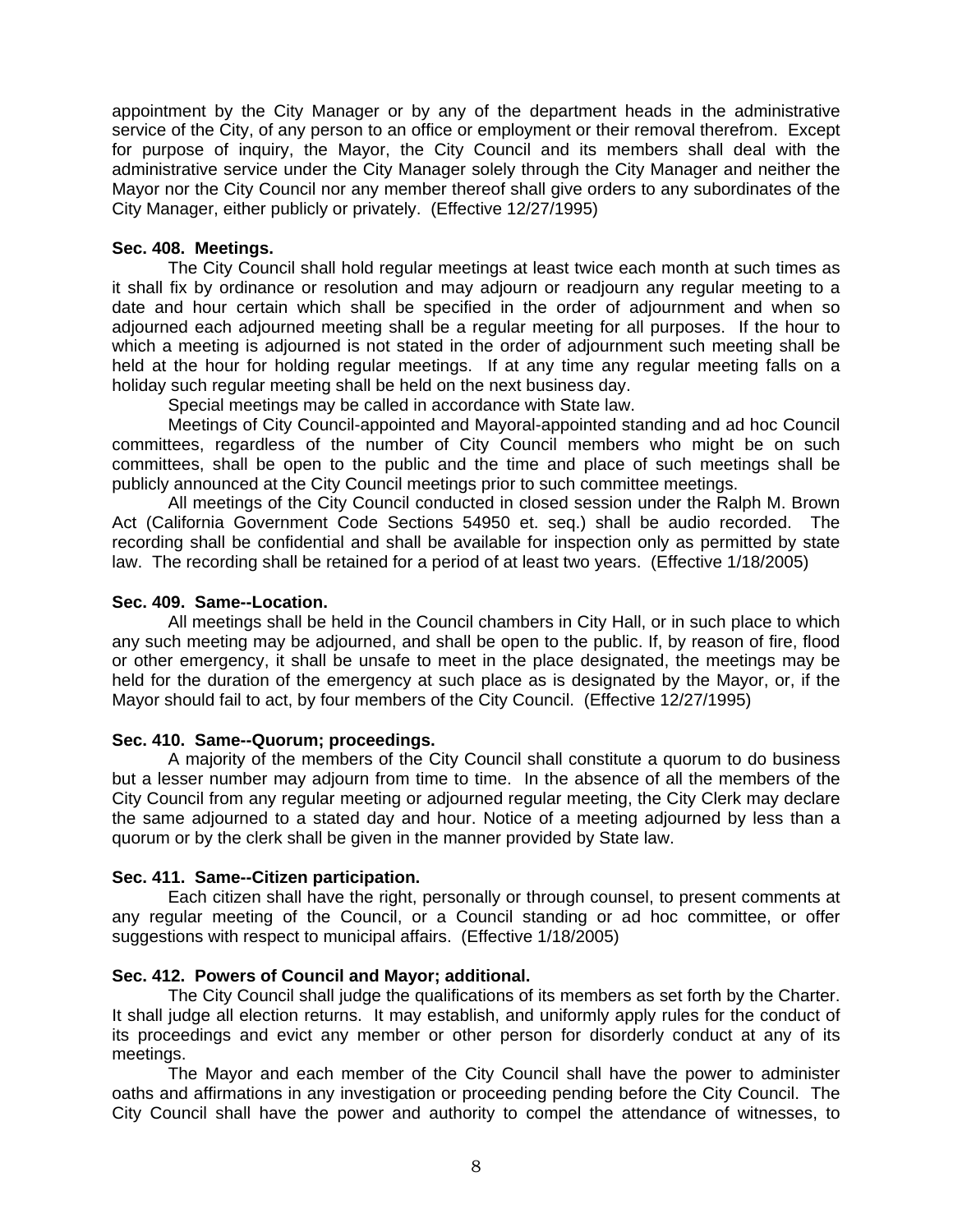examine them under oath and to compel the production of evidence before it. Subpoenas shall be issued in the name of the City and be attested by the City Clerk. Disobedience of such subpoenas, or the refusal to testify (upon other than constitutional grounds), shall constitute a misdemeanor, and shall be punishable in the same manner as violations of this Charter are punishable.

 All votes of the City Council shall be by recorded call vote and entered in the minutes of the meeting.

### **Sec. 413. Adoption of ordinances and resolutions.**

 With the sole exception of ordinances which take effect upon adoption, referred to in this Article, no ordinance shall be adopted by the City Council on the day of its introduction, nor within five days thereafter nor at any time other than at a regular or adjourned regular meeting. At the time of its introduction an ordinance shall become a part of the proceedings of such meeting in the custody of the City Clerk. At the time of adoption of an ordinance or resolution it shall be read in full, unless after the reading of the title thereof, the further reading thereof is waived by unanimous consent of the Council members present. In the event that any ordinance is altered after its introduction, the same shall not be finally adopted except at a regular or adjourned regular meeting held not less than five days after the date upon which such ordinance was so altered. The correction of typographical or clerical errors shall not constitute the making of an alteration within the meaning of the foregoing sentence.

 Unless a higher vote is required by other provisions of this Charter, the affirmative votes of at least four members of the City Council shall be required for the adoption of any ordinance or resolution.

 Any ordinance declared by the City Council to be necessary as an emergency measure for preserving the public peace, health or safety, and containing a statement of the reasons for its urgency, may be introduced and adopted at one and the same meeting if passed by at least five affirmative votes.

 At any time before the adjournment of a meeting, the Mayor may, by public declaration spread upon the minutes of the meeting, veto any formal action taken by vote of the City Council including any ordinance or resolution, except an emergency ordinance, the annual budget or an ordinance proposed by initiative petition. Thereupon, pending the vote to override the veto as herein provided, such ordinance, resolution or action shall be deemed neither approved nor adopted. The Mayor shall, no more than twenty days following the veto, provide to Council members, in writing, reasons for the Mayor's veto. If the Mayor fails to provide a written veto message within the time allotted, the original action of the Council shall stand. At any regular or adjourned meeting held not less than thirty days, nor more than sixty days after veto the City Council shall reconsider such ordinance, resolution or action and vote on the question of overriding the veto. Five affirmative votes shall be required for its adoption or approval. The Mayor shall have no right to veto the veto override of any ordinance, resolution or action.

 All ordinances and resolutions shall be signed by the Mayor and attested by the City Clerk. (Effective 12/27/1995)

### **Sec. 414. Publication of ordinances.**

 The City Clerk shall cause to be published at least once in a newspaper of general circulation within fifteen days after its adoption the number, a title, a brief synopsis of the content of each ordinance and the Statement that a full copy of the ordinance is available in the office of the City Clerk.

### **Sec. 415. Codification of ordinances; adoption by reference.**

 Any or all ordinances of the City which have been enacted and published in the manner required at the time of their adoption, and which have not been repealed, may be compiled,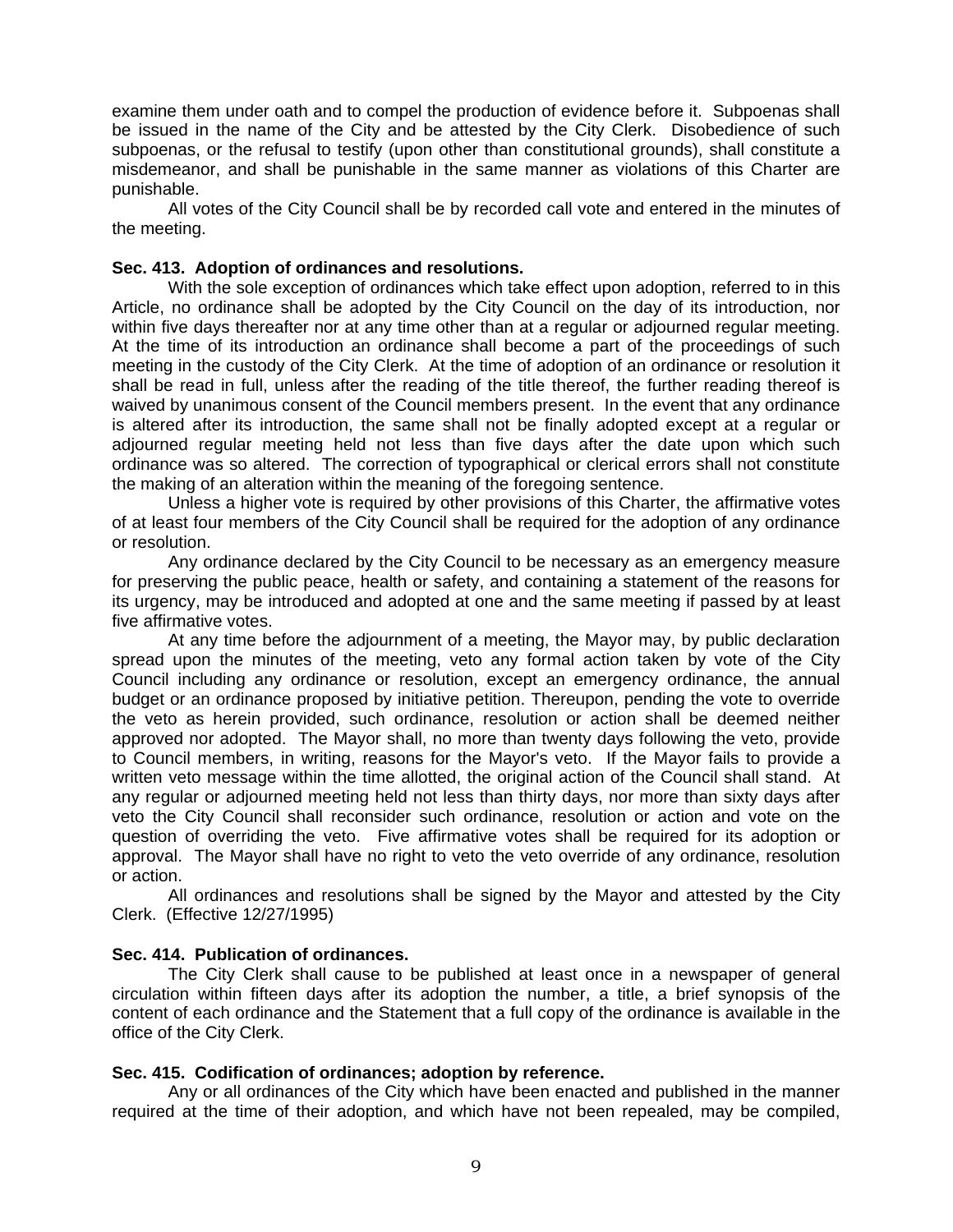consolidated, revised, indexed and arranged in a comprehensive ordinance code, and such code may be adopted by reference, with the same effect as an ordinance, by the passage of an ordinance for such purpose. Such code need not be published in the manner required for other ordinances, but not less than three copies thereof shall be filed for use and examination by the public in the office of the City Clerk prior to the adoption thereof. Ordinances codified in a separate action from their adoption shall be repealed as of the effective date of their inclusion in the code. Amendments to the code shall be enacted in the same manner as ordinances.

 Detailed regulations pertaining to the construction of buildings, plumbing and wiring, when arranged as a comprehensive code, may likewise be adopted by reference in the manner provided in this section. Maps, charts and diagrams also may be adopted by reference in the same manner.

# **Sec. 416. Effective date of ordinances.**

 No ordinance shall become effective until thirty days from and after the date of its adoption, except the following, which shall take effect upon adoption:

(a) An ordinance calling or otherwise relating to an election.

 (b) An ordinance adopted under some law or procedural ordinance providing for a different effective date.

 (c) An ordinance declaring the amount of money necessary to be raised by taxation, or fixing the rate of taxation, or levying the annual tax upon property.

(d) An emergency ordinance adopted in the manner provided for in this Article.

### **Sec. 417. Violation of ordinances and penalty therefor.**

 A violation of any City ordinance shall constitute a misdemeanor unless by ordinance it is made an infraction, and may be prosecuted in the name of the People of the State of California or may be redressed by civil action. The maximum fine or penalty for any violation of a City ordinance shall be the sum of one thousand dollars, or a term of imprisonment for a period not exceeding six months, or both such fine and imprisonment.

### **Sec. 418. Contracts--Restriction on duration.**

 The City Council shall not have the power to make or authorize any contract or lease or extension thereof for a longer period than shall be provided by the laws of the State of California with respect to general law cities unless said contract, lease or extension be approved by a majority of the qualified electors of the City voting on such question at any election. A contract, lease or extension for a longer period shall be valid without such approval if it provides for the right of acquisition by the City at the end of such period of the real or personal property leased or contracted for. This section shall not apply to airports or to any franchise granted pursuant to the provisions of this Charter or to any contract for the furnishing, or acquisition of the products, commodity or services of any public utility.

### **Sec. 419. Same--Execution.**

 The City shall not be bound by any contract except as hereinafter provided unless the same shall be made in writing, approved by the City Council and signed on behalf of the City by the Mayor and City Clerk or by such other officer or officers as shall be designated by the City Council. Any of said officers shall sign a contract on behalf of the City when directed to do so by the City Council.

 By ordinance or resolution the City Council may authorize the City Manager to bind the City, with or without written contract, for the acquisition of equipment, materials, supplies, labor, services, or other items, if included within the budget approved by the City Council, and may impose a monetary limit upon such authority.

 The City Council may by ordinance or resolution provide a method for the sale or exchange of personal property not needed in the City service or not fit for the purpose for which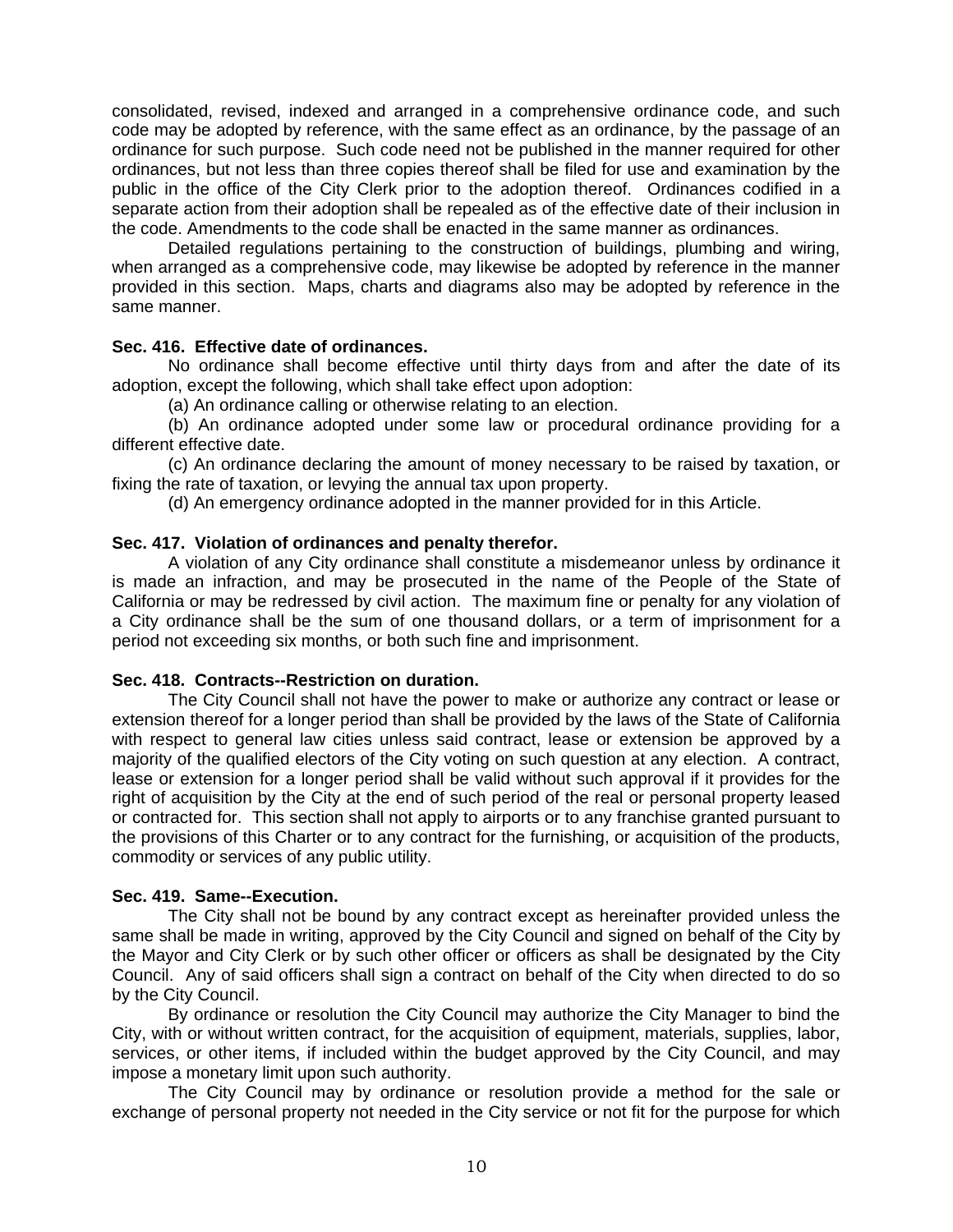intended, and for the conveyance of title thereto.

 Contracts for the sale of the products, commodities or services of any public utility owned, controlled or operated by the City may be made by the manager of such utility or by the head of the Department of Public Utilities upon forms approved by the City Manager and at rates fixed as in this Charter provided.

 The provisions of this section shall not apply to services rendered by any person in the employ of the City at a regular salary.

# **ARTICLE V. ELECTIONS.**

#### **Sec. 500. General municipal elections.**

 General municipal elections for the election of members of the City Council and for such other purposes as the City Council may prescribe shall be held in the City on the first Tuesday following the first Monday in June of each odd-numbered year.

Beginning in June of 2012, general municipal elections for the election of Mayor shall be held on the first Tuesday following the first Monday in June of United States Presidential election years. (Effective 1/5/2007)

#### **Sec. 501. Special municipal elections.**

 All other municipal elections that may be held by authority of this Charter, or of any law, shall be known as special municipal elections. (Effective 12/27/1995)

### **Sec. 502. Compliance with State law.**

 Unless otherwise provided by ordinance hereafter enacted, all elections shall be held in accordance with the provisions of the Elections Code of the State of California, as the same now exist or hereafter may be amended, for the holding of elections in cities so far as the same are not in conflict with the Charter. (Effective 12/27/1995)

#### **Sec. 503. Initiative, referendum and recall.**

 There are hereby reserved to the electors of the City the powers of the initiative and referendum and of the recall of municipal elective officers. The provisions of the Elections Code of the State of California, as the same now exist or hereafter may be amended, governing the initiative and referendum and the recall of municipal officers, shall apply to the use thereof in the City so far as such provisions of the Elections Code are not in conflict with the provisions of this Charter. (Effective 12/27/1995)

### **ARTICLE VI. CITY MANAGER**

### **Sec. 600. Creation of office; appointment; tenure; eligibility of elective officers.**

 There shall be a City Manager who shall be the chief administrative officer of the City. The process for the selection of a City Manager shall be determined by the City Council. It shall appoint, by a majority vote, the available person that it believes to be best qualified on the basis of executive and administrative qualifications, with special reference to experience in, and knowledge of, accepted practice in respect to the duties of the offices as set forth in this Charter. The City Manager shall serve at the pleasure of the City Council.

 No person shall be eligible to receive appointment as City Manager while serving as Mayor or as a member of the City Council nor within one year after ceasing to hold such office. (Effective 12/27/1995)

### **Sec. 601. Powers and duties.**

 The City Manager shall be the head of the administrative branch of the City government. The City Manager shall be responsible to the City Council for the proper administration of all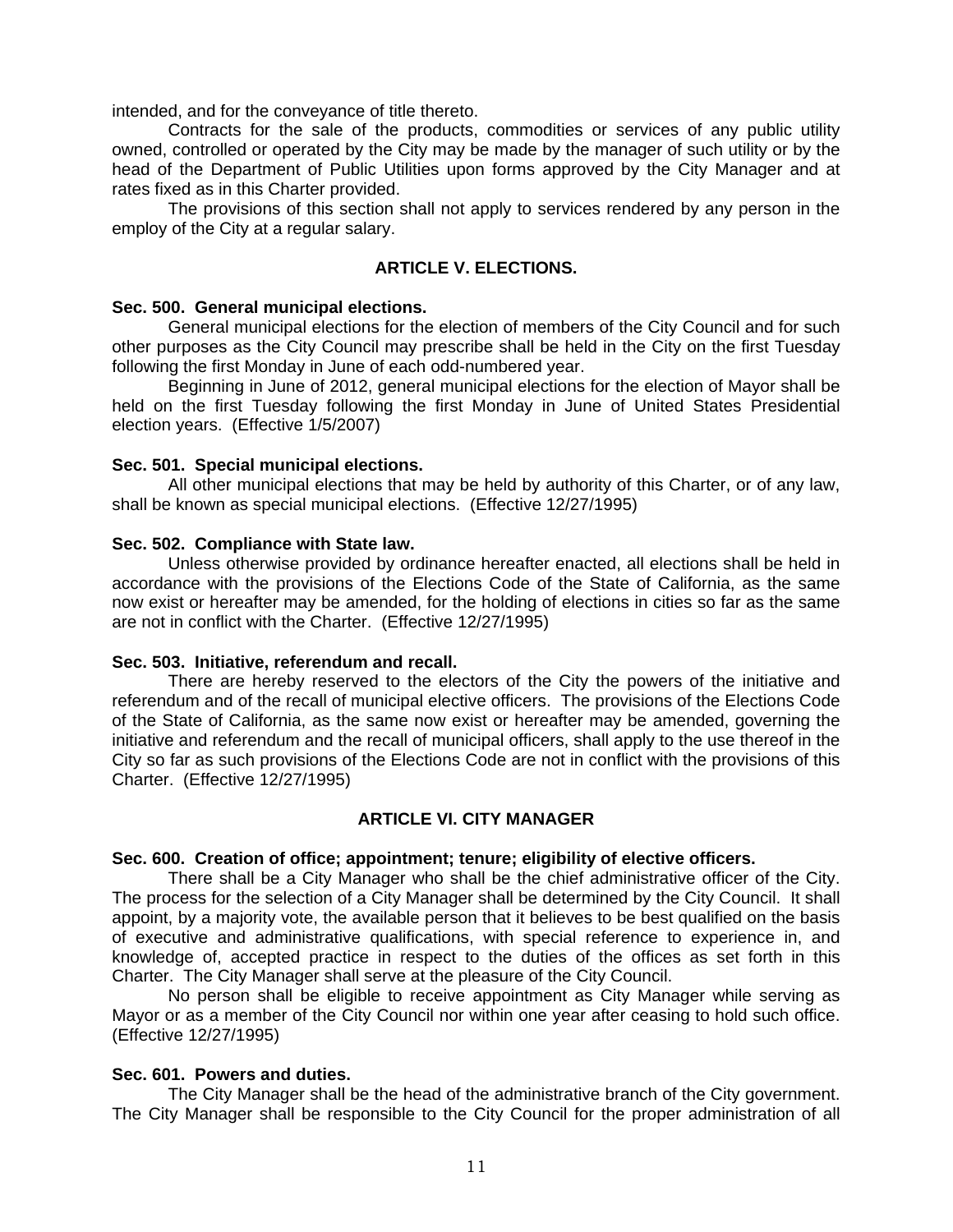affairs of the City.

 All department heads and officers of the City, except elective officers and those department heads and officers the power of whose appointment is vested by this Charter in the City Council, shall serve at the pleasure of the City Manager who may appoint, suspend or remove such department heads and officers subject to the personnel merit system provisions of this Charter. However, the appointment, removal and suspension of the Library Director shall be subject to the approval of the Board of Library Trustees, the appointment (but not the suspension or removal) of the Chief Financial Officer/Treasurer shall be subject to the approval of the City Council, and the appointment (but not the suspension or removal) of the Public Utilities Director shall be subject to the approval of the Board of Public Utilities. The City Manager may approve or disapprove all proposed appointments and removals of subordinate employees by department heads or officers, except by the City Attorney and City Clerk, and such appointments and removals by department heads or officers, except by the City Attorney and City Clerk, shall be subject to the approval of the City Manager.

 Notwithstanding the foregoing or any other provision of this Charter except Section 407, the City Council may adopt by ordinance, an employee appeal process which could affirm, overrule or modify a final administrative decision concerning an employee grievance and could provide that such action shall be final. Without limiting the foregoing general grant of powers, responsibilities and duties, the City Manager shall have the power and be required to:

 (a) Prepare the budget annually, submit such budget to the City Council and be responsible for its administration after its adoption.

(b) Prepare and submit to the City Council annually a capital improvement plan.

(c) Keep the City Council advised of the financial condition and future needs of the City and make such recommendations as may seem desirable to the City Manager.

 (d) Prepare rules and regulations governing the contracting for, procuring, purchasing, storing, distribution, or disposal of all supplies, materials and equipment required by any office, department or agency of the City government and recommend them to the City Council for adoption by it.

 (e) See that the laws of the State pertaining to the City, the provisions of this Charter and the ordinances of the City are enforced.

 (f) Perform such other duties consistent with this Charter as may be required of the City Manager by the City Council. (Effective 10/23/2012 and 12/27/1995)

### **Sec. 602. Participation in meetings of Council, boards and commissions.**

 The City Manager shall be accorded a seat at the City Council table and at all meetings of boards and commissions and shall be entitled to participate in their deliberations, but shall not have a vote. (Effective 12/27/1995)

### **Sec. 603. Manager pro tempore.**

 The City Manager shall appoint, subject to the approval of the City Council, one of the other officers or department heads of the City to serve as manager pro tempore during any temporary absence or disability of the City Manager. (Effective 12/27/1995)

# **ARTICLE VII. OFFICERS AND EMPLOYEES GENERALLY**

### **Sec. 700. Appointment of City Attorney and City Clerk by Council; tenure.**

 In addition to the City Manager, there shall be a City Attorney and a City Clerk who shall be appointed by and serve at the pleasure of the City Council. (Effective 12/27/1995)

### **Sec. 701. Organization of City operations and activities.**

 The City Council shall, by ordinance, provide for the organization of all City operations and activities into functional units and may modify and change the organization from time to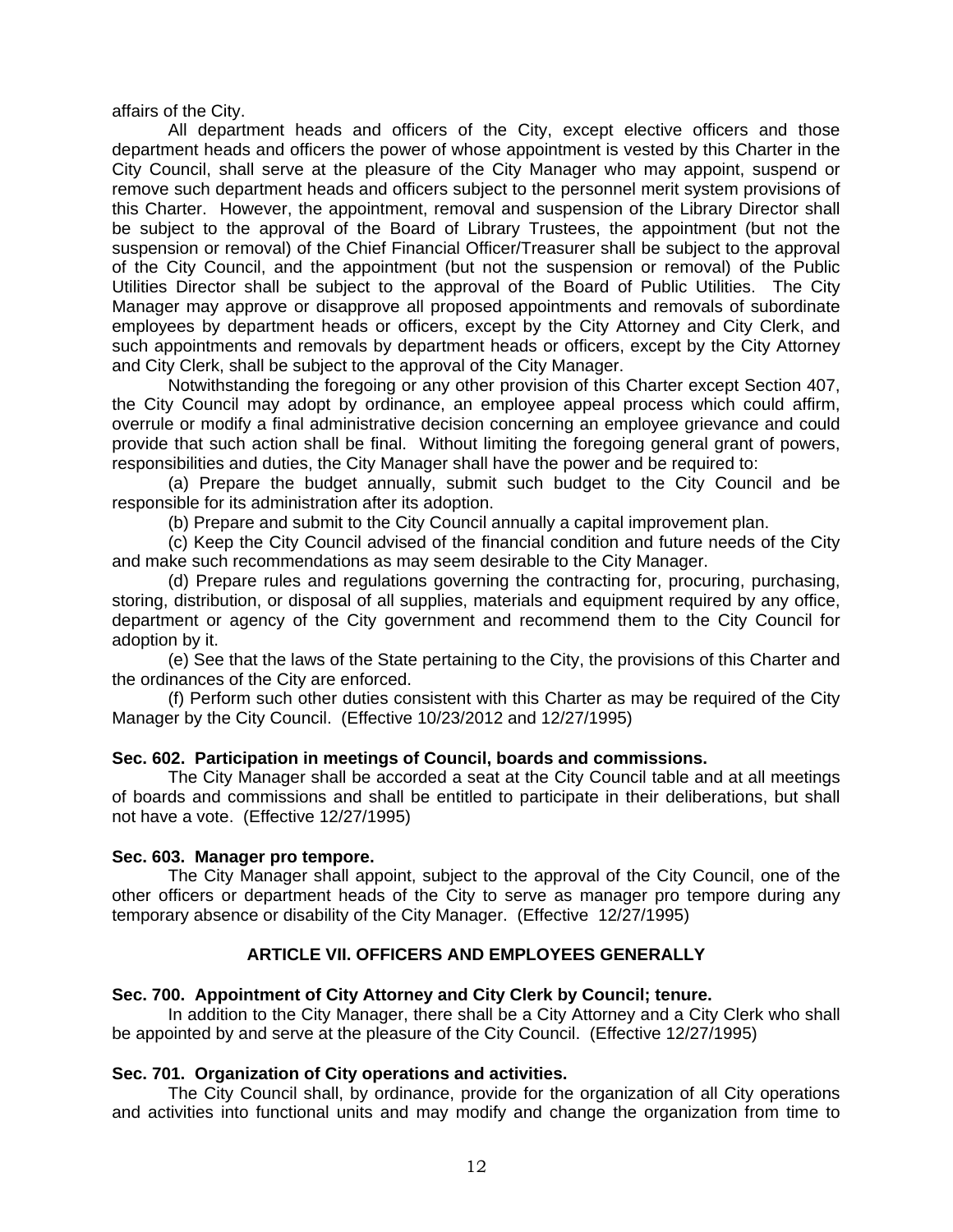time. This organization shall be accomplished through the creation and establishment, by ordinance, of City departments, offices and agencies, boards, commissions and committees. In establishing departments, offices, agencies, boards, commissions and committees, the Council shall provide the functions, powers and duties of each such department, office, agency, board, commission or committee created.

 The Council may, by ordinance, abolish, consolidate, modify or separate any department, office, agency, board, commission or committee, and may assign, reassign, or modify any functions, powers, or duties.

 No office provided in this Charter to be filled by appointment by the City Manager may be consolidated with an office to be filled by appointment by the City Council. The City Council, subject to the provisions of this Charter, shall provide for the number, titles, qualifications, powers, duties and compensation of all officers and employees. (Effective 12/27/1995)

# **Sec. 702. Eligibility, powers and duties of City Attorney.**

 To become eligible for City Attorney, the person appointed shall be an attorney-at-law duly licensed as such under the laws of the State of California, and shall have been engaged in the practice of law for at least five years prior to appointment.

The City Attorney shall have power and may be required to:

 (a) Represent and advise the City Council and all City officers in all matters of law pertaining to their offices.

 (b) Represent and appear for the City in any or all actions or proceedings in which the City is concerned or is a party, and represent and appear for any City officer or employee, or former City officer or employee, in any or all actions and proceedings in which any such officer or employee is concerned or is a party for any act arising out of such officer's or employee's employment or by reason of such officer's or employee's official capacity.

 (c) Attend all regular meetings of the City Council and give advice or opinion in writing whenever requested to do so by the City Council or by any of the boards or officers of the City.

 (d) Approve the form of all contracts made by and all bonds given to the City, endorsing the City Attorney's approval thereon in writing.

 (e) Prepare any and all proposed ordinances or resolutions for the City and amendments thereto.

 (f) Surrender to the City Attorney's successor all books, papers, files and documents pertaining to the City's affairs.

 The City Council shall have control of all legal business and proceedings and may employ other attorneys to take charge of any litigation or matter or to assist the City Attorney therein. (Effective 12/27/1995 and 12/11/1986)

### **Sec. 703. Powers and duties of City Clerk.**

The City Clerk shall have power and be required to:

 (a) Be responsible for the recording and maintaining of a full and true record of all of the proceedings of the City Council in books that shall bear appropriate titles and be devoted to such purpose and attend all meetings of the City Council either in person or by deputy.

 (b) Maintain separate books, in which shall be recorded respectively all ordinances and resolutions, with the certificate of the clerk annexed to each thereof stating the same to be the original or a correct copy, and as to an ordinance requiring publication, stating that the same has been published in accordance with this Charter; keep all books properly indexed and open to public inspection when not in actual use.

 (c) Maintain separate books, in which a record shall be made of all written contracts and official bonds.

(d) Be the custodian of the seal of the City.

 (e) Administer oaths or affirmations, take affidavits and depositions pertaining to the affairs and business of the City and certify copies of official records.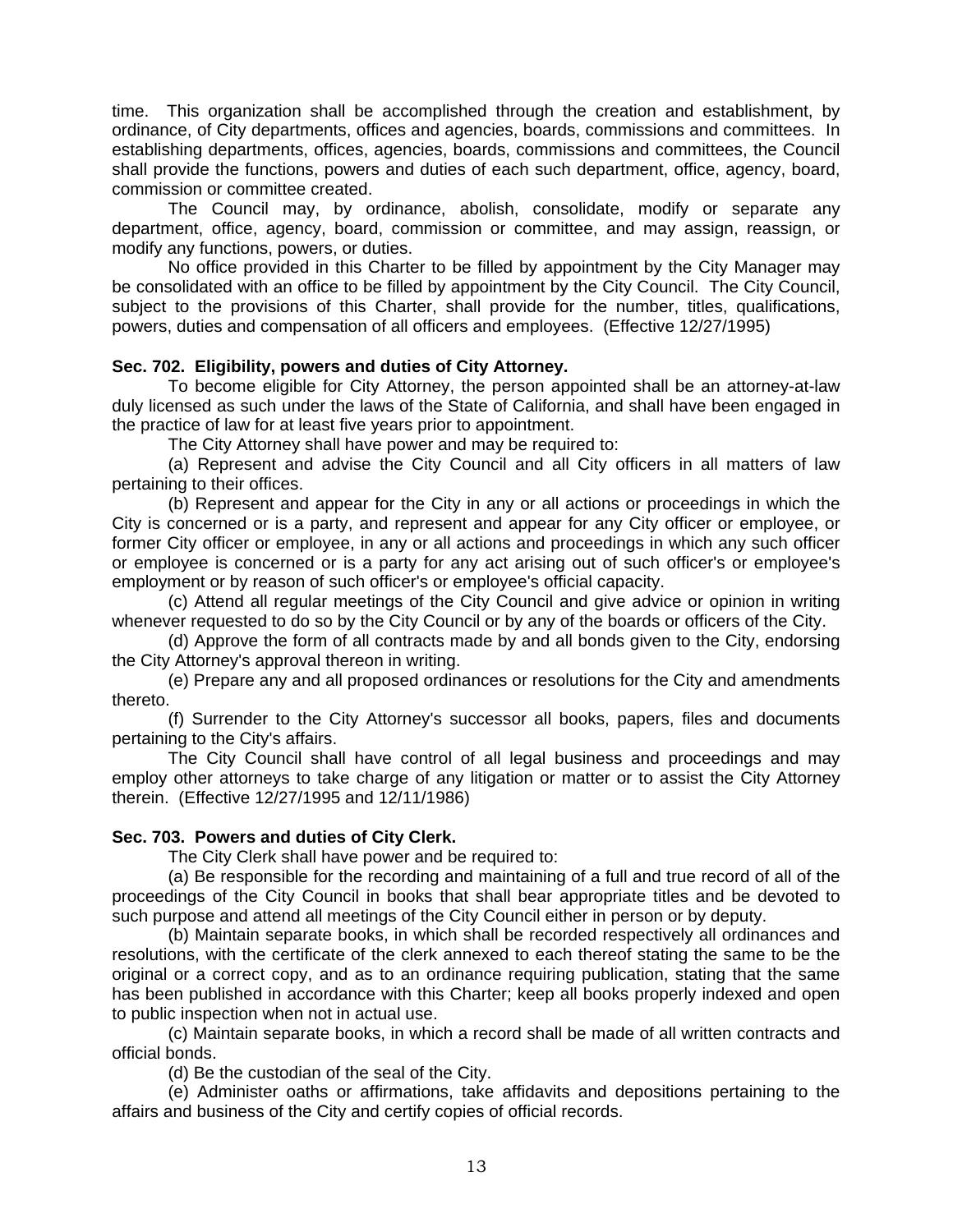(f) Have charge of all City elections.

 (g) Facilitate and help members of the public examine and copy all appropriate public records, in accordance with the Government Code of the State of California. (Effective 1/18/2005)

### **Sec. 704. Chief Financial Officer/Treasurer.**

 There shall be a Chief Financial Officer/Treasurer appointed by the City Manager with the approval of the City Council who shall have power and shall be required to:

 (a) Maintain a general accounting system for the City government and each of its offices, departments and agencies.

 (b) Supervise and be responsible for the disbursement of all moneys and have control of all expenditures to insure that budget appropriations are not exceeded; audit all purchase orders before issuance; audit and approve, before payment, all bills, invoices, payrolls, demands or charges against the City government and, with the advice of the City Attorney, when necessary, determine the regularity, legality and correctness of such claims, demands or charges.

 (c) Submit to the City Council a monthly summary report of financial activity in sufficient detail to show the exact financial condition of the City's major funds; and, as of the end of each fiscal year, submit a complete, audited Comprehensive Annual Financial Report.

 (d) Maintain the records of current inventories of all property of the City by all City departments, offices and agencies.

 (e) Receive all taxes, assessments, license fees and other revenues of the City, or for whose collection the City is responsible, and receive all taxes or other money receivable by the City from the County, State or federal government, or from any court, or from any office, department or agency of the City.

 (f) Have custody of all public funds belonging to or under control of the City or any office, department or agency of the City government and deposit all funds received in such depository as may be designated by resolution of the City Council, or, if no such resolution be adopted, then in such depository designated in writing by the City Manager, and in compliance with all of the provisions of the State Constitution and laws of the State governing the handling, depositing and securing of public funds.

(g) Disburse moneys on demands audited in the manner provided for in this Charter.

 (h) Submit to the City Council a monthly report on the cash and investments held by the City and all of its departments, offices and agencies. (Effective 10/23/2012; 12/27/1995; 12/11/1986)

### **Sec. 706. Administering oaths.**

 Each department head and the deputies thereof shall have the power to administer oaths and affirmations in connection with any official business pertaining to such department.

# **Sec. 707. Appointive powers of department heads.**

 Each department head and appointive officer shall have the power to appoint, suspend or remove such deputies, assistants, subordinates and employees as are provided for by the City Council for such department or office, subject to the provisions of this Charter and of any personnel merit system adopted hereunder. (Effective 12/27/1995)

### **Sec. 708. Acceptance of another office by elective officer.**

 Any elective officer of the City who shall accept or retain any other elective public office shall be deemed to have vacated his/her office under City government. (Effective 12/27/1995)

### **Sec. 709. Nepotism.**

Neither the Mayor nor City Council shall appoint to a salaried position under the City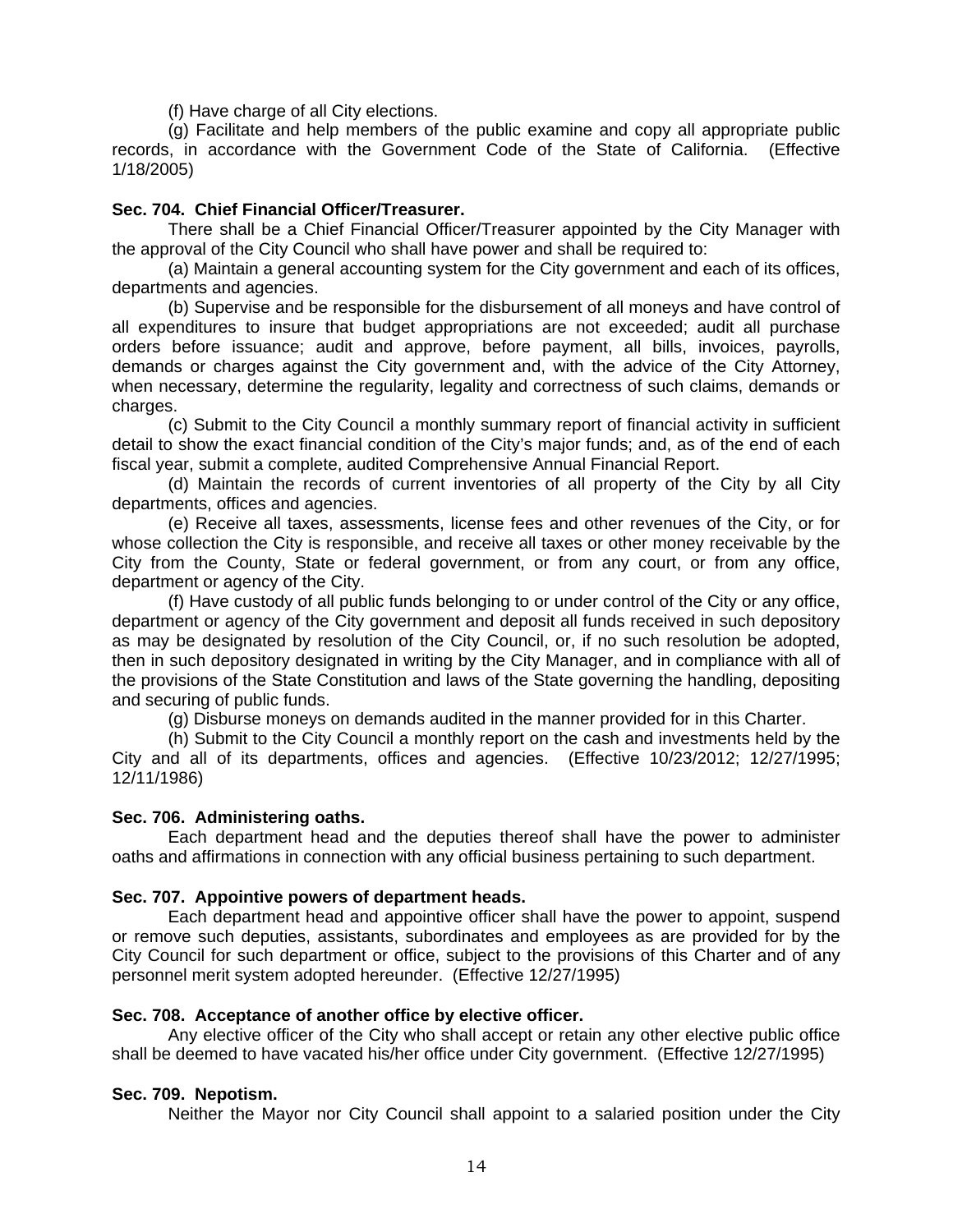government any person who is a relative by blood or marriage within the third degree of the Mayor or any one or more of the members of the City Council; nor shall any department head or other officer having appointive power appoint to a salaried position under City government any person who is his/her relative by blood or marriage within the third degree.

 A relative within the third degree is defined as a spouse, son, daughter, mother, father, brother, sister, grandchild, grandparent, aunt, uncle, niece, nephew, great-grandchild, or greatgrandparent. Half-relatives, step-relatives and in-laws are included as relatives. (Effective 12/27/1995)

# **ARTICLE VIII. APPOINTIVE BOARDS AND COMMISSIONS**

### **Sec. 800. In general.**

 There shall be the following enumerated boards and commissions which shall have the powers and duties herein stated, and such additional powers and duties, consistent with the provisions of this Charter, as may be granted to them by ordinance of the City Council.

 In addition, the City Council may create by ordinance such additional advisory boards or commissions as in its judgment are required, and may grant to them such powers and duties as are consistent with the provisions of this Charter.

 The City Council shall establish by ordinance, the number of members, not less than seven, for each board or commission. (Effective 12/27/1995)

# **Sec. 801. Appropriations.**

 The City Council shall include in its annual budget such appropriations of funds as in its opinion shall be sufficient for the efficient and proper functioning of such boards and commissions. (Effective 12/27/1995)

### **Sec. 802. Appointments; terms.**

 The members of each such board or commission shall serve at the pleasure of the Mayor and City Council and shall be nominated and appointed by the Mayor and City Council from the qualified electors of the City, none of whom shall hold any paid office or employment in the City government. Each such board or commission shall have at least one member from each Council ward. They shall be subject to removal by the Mayor and City Council by a motion adopted by five affirmative votes with the Mayor entitled to vote. The members thereof shall serve for a term of four years and until their respective successors are appointed and qualified, and may serve for not more than two consecutive full terms. (Effective 1/18/2005)

# **Sec. 803. Terms of members of existing enumerated boards and commissions.**

 Upon the effective date of this Charter, incumbent members of boards and commissions shall be deemed reappointed and shall maintain the same terms of appointment held under the previous Charter, and all existing boards and commissions shall remain in existence until further action by the City Council consistent with this Article.

 All vacancies shall be filled as described in this Article except that when a position on a board or commission has remained vacant for sixty days the Mayor shall appoint a person to fill the vacancy.

 The City Council shall provide by ordinance, as provided by Section 800, to establish the number of members of a board or commission as soon as practicable following the effective date of this Charter. If the number of members is reduced by such ordinance, the persons whose seats are to be eliminated shall be determined by the board or commission by lot. If the number of members is increased, the ordinance may provide for initial terms for new members of less than four years so that as near as possible an equal number of terms will expire each year. (Effective 12/27/1995)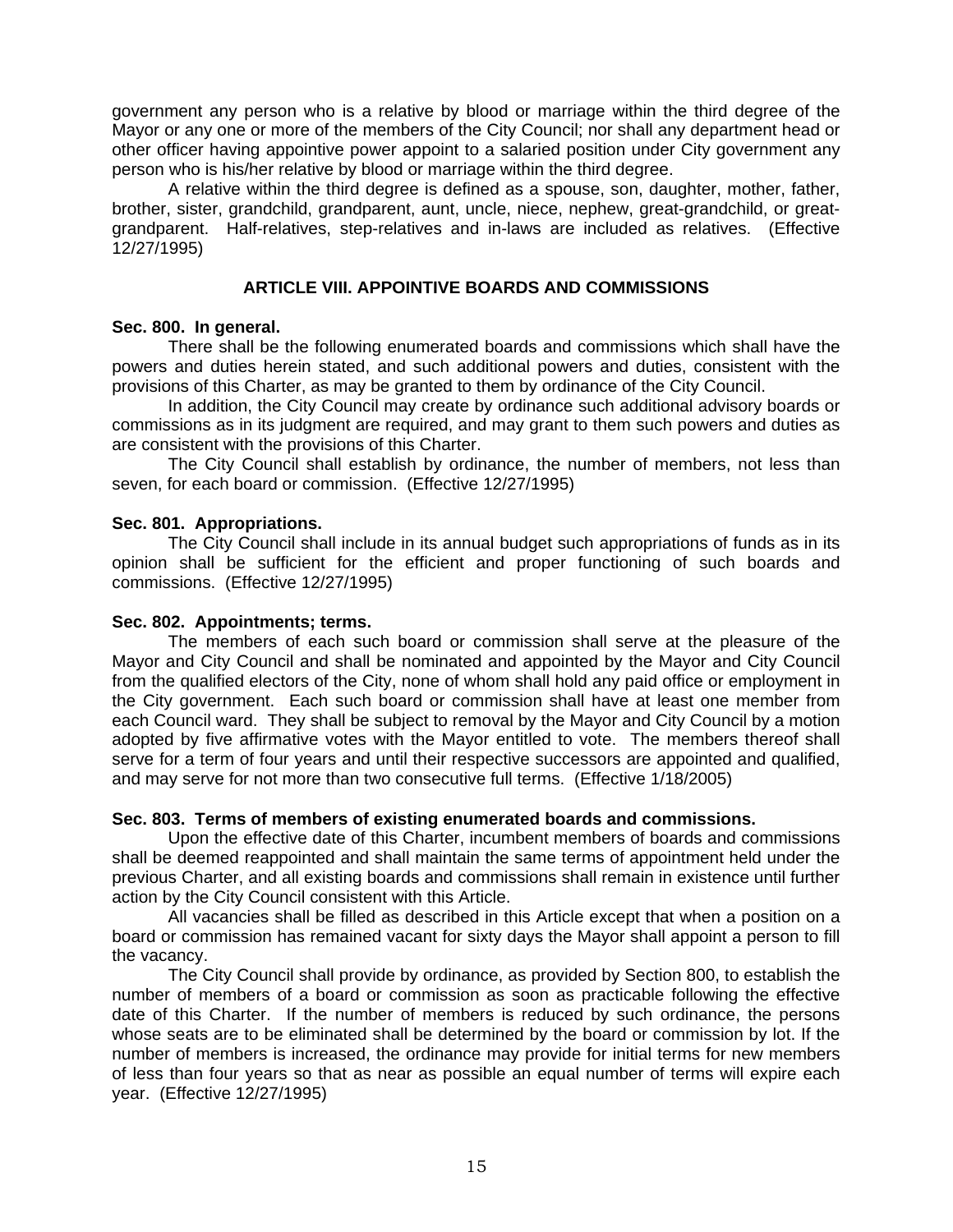#### **Sec. 804. Organization; meetings; subpoena power.**

 At the first meeting of each board or commission after the last day in February of each year, each of such boards and commissions shall organize by electing one of its members to serve as presiding officer at the pleasure of such board or commission. Each board or commission shall hold regular meetings at least once each month and such special meetings as such board or commission may require. All proceedings shall be open to the public, except as provided by State law.

 Except as may be otherwise provided in this Charter, the City Manager shall designate a secretary for the recording of minutes for each of such boards and commissions, who shall keep a record of its proceedings and transactions. Each board or commission may prescribe its own rules and regulations which shall be consistent with the Charter and copies of which shall be kept on file in the Office of the City Clerk where they shall be available for public inspection. Each board or commission may request from the City Council the power to compel the attendance of witnesses, to compel the production of evidence before it and to administer oaths and affirmations. The City Council, by resolution, shall have sole power to provide such power to boards and commissions. (Effective 12/27/1995)

### **Sec. 805. Compensation; vacancies.**

 The members of boards and commissions shall serve without compensation for their services as such, but may receive reimbursement for necessary traveling and other expenses incurred on official duty when such expenditures have received authorization by the City Council.

 Any vacancies in any board or commission, from whatever cause arising, shall be filled by the Mayor and City Council with the Mayor entitled to vote on any such appointment. Upon vacancy occurring leaving an unexpired portion of a term, any appointment to fill such a vacancy shall be for the unexpired portion of such term. If a member of a board or commission absents himself/herself from three consecutive regular meetings of such board or commission, unless by permission of such board or commission expressed in its official minutes, or is convicted of a crime of moral turpitude, or ceases to be a qualified elector of the City, the office shall become vacant and shall be so declared by the City Council. If a position on an enumerated board or commission has remained vacant for sixty days, the Mayor shall appoint a person to fill the vacancy in accordance with Section 803. (Effective 12/27/1995)

### **Sec. 806. Planning Commission.**

There shall be a Planning Commission which shall have the power and duty to:

 (a) After a public hearing thereon, recommend to the City Council the adoption, amendment or repeal of the General Plan, or any part thereof, for the physical development of the City.

(b) Exercise such control over land subdivisions as is granted to it by the City Council.

 (c) Make recommendations concerning proposed infrastructure improvements and redevelopment activities in support of planned land uses.

 (d) Exercise such functions with respect to zoning and land use as may be prescribed by ordinance, not inconsistent with the provisions of this Charter.

 (e) Review all other land use issues as may be prescribed by ordinance, not inconsistent with the provisions of this Charter.

 The City Engineer, City Attorney, and Community Development Director or their assistants, may meet with and participate in the discussions of the Planning Commission but shall not have a vote. (Effective 10/23/2012 and 12/27/1995)

### **Sec. 807. Human Resources Board--Composition.**

There shall be a Human Resources Board, which shall have the power and duty to:

(a) Recommend to the City Council, after a public hearing thereon, the adoption,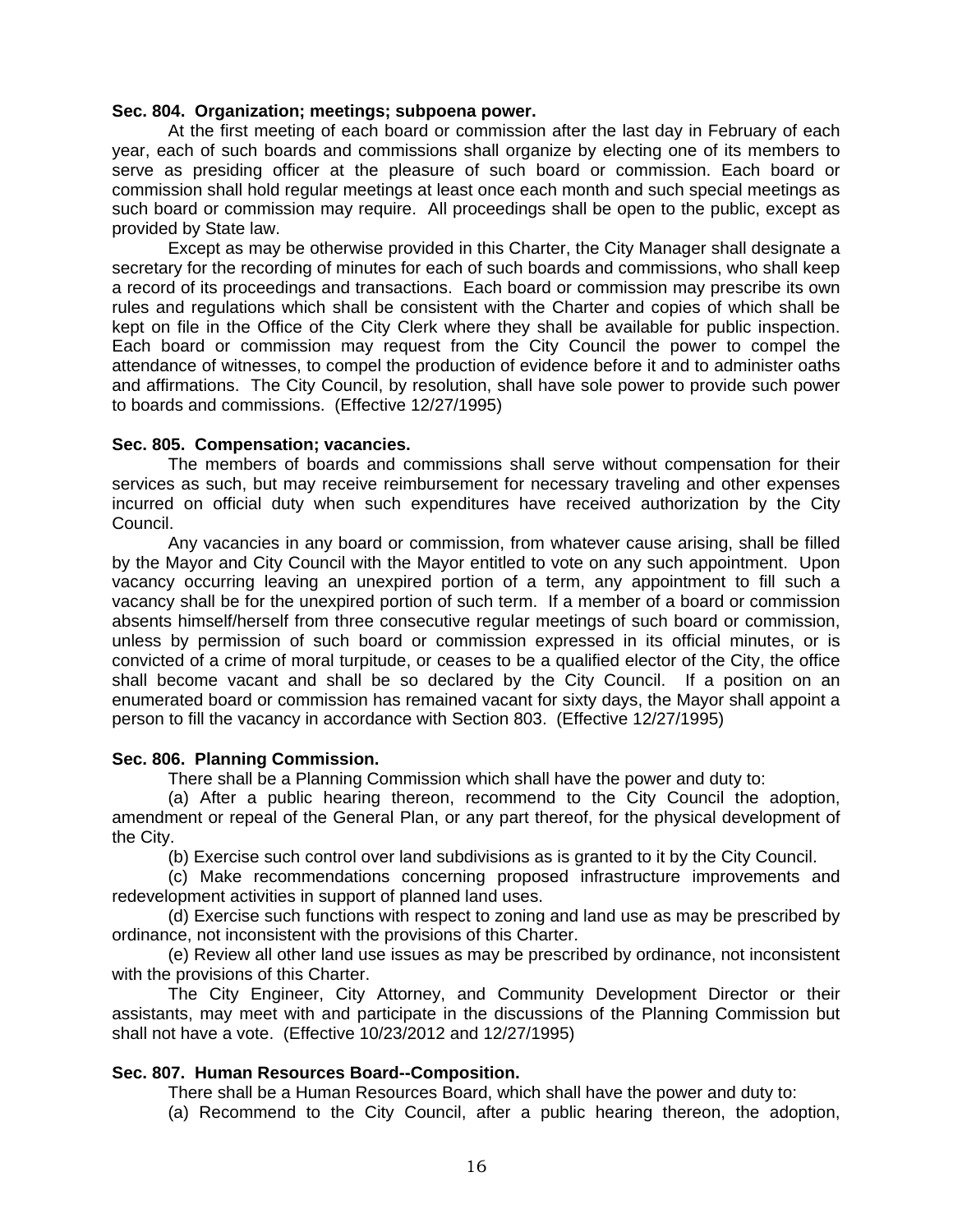amendment or repeal of personnel rules and regulations.

 (b) Act in an advisory capacity to the City Council on matters concerning personnel administration. (Effective 12/27/1995)

### **Sec. 808. Board of Library Trustees.**

There shall be a Board of Library Trustees, which shall have the power and duty to:

 (a) Have charge of the administration of City libraries and make and enforce such bylaws, rules and regulations as may be necessary therefor.

(b) Designate its own secretary.

 (c) Consider the annual budget for library purposes during the process of its preparation and make recommendations with respect thereto to the City Council and the City Manager.

 (d) Purchase and acquire books, journals, maps, publications and other supplies peculiar to the needs of the library, subject, however, to the limitations of the budget for such purposes. The expenditure and disbursement of funds for such purchases shall be made and approved as elsewhere in this Charter provided.

 (e) Approve or disapprove the appointment, suspension or removal of the Library Director, who shall be the department head.

 (f) Accept money, personal property or real estate donated to the City for library purposes, subject to the approval of the City Council.

 (g) Contract with schools, County or other governmental agencies to render or receive library services or facilities, subject to the approval of the City Council. (Effective 10/23/2012 and 12/27/1995)

### **Sec. 809. Park and Recreation Commission.**

 There shall be a Park and Recreation Commission which shall have the power and duty to:

 (a) Act in an advisory capacity to the City Council in all matters pertaining to parks, recreation, parkways and street trees.

 (b) Consider the annual budget for parks, recreation, parkways and street tree purposes during the process of its preparation and make recommendations with respect thereto to the City Council and the City Manager.

 (c) Assist in the planning of parks and recreation programs for the inhabitants of the City, promote and stimulate public interest therein, and to that end solicit to the fullest extent possible the cooperation of school authorities and other public and private agencies interested therein.

 (d) Establish policies for the acquisition, development and improvement of parks and playgrounds and for the planting, care and removal of trees and shrubs in all parks, playgrounds and streets, subject to the rights and powers of the City Council. (Effective 12/27/1995)

### **Sec. 810. Community Police Review Commission.**

 There shall be a Community Police Review Commission which shall have the power and duty to:

(a) Advise the Mayor and City Council on all police/community relations issues.

 (b) Conduct public outreach to educate the community on the purpose of the commission.

 (c) Receive, and in its discretion, review and investigate citizen complaints against officers of the Riverside Police Department filed within six months of the date of the alleged misconduct in writing with the commission or any other City office as established by ordinance of the City Council.

 (d) Review and investigate the death of any individual arising out of or in connection with actions of a police officer, regardless of whether a complaint regarding such death has been filed.

(e) Conduct a hearing on filed complaints or commission-initiated investigations when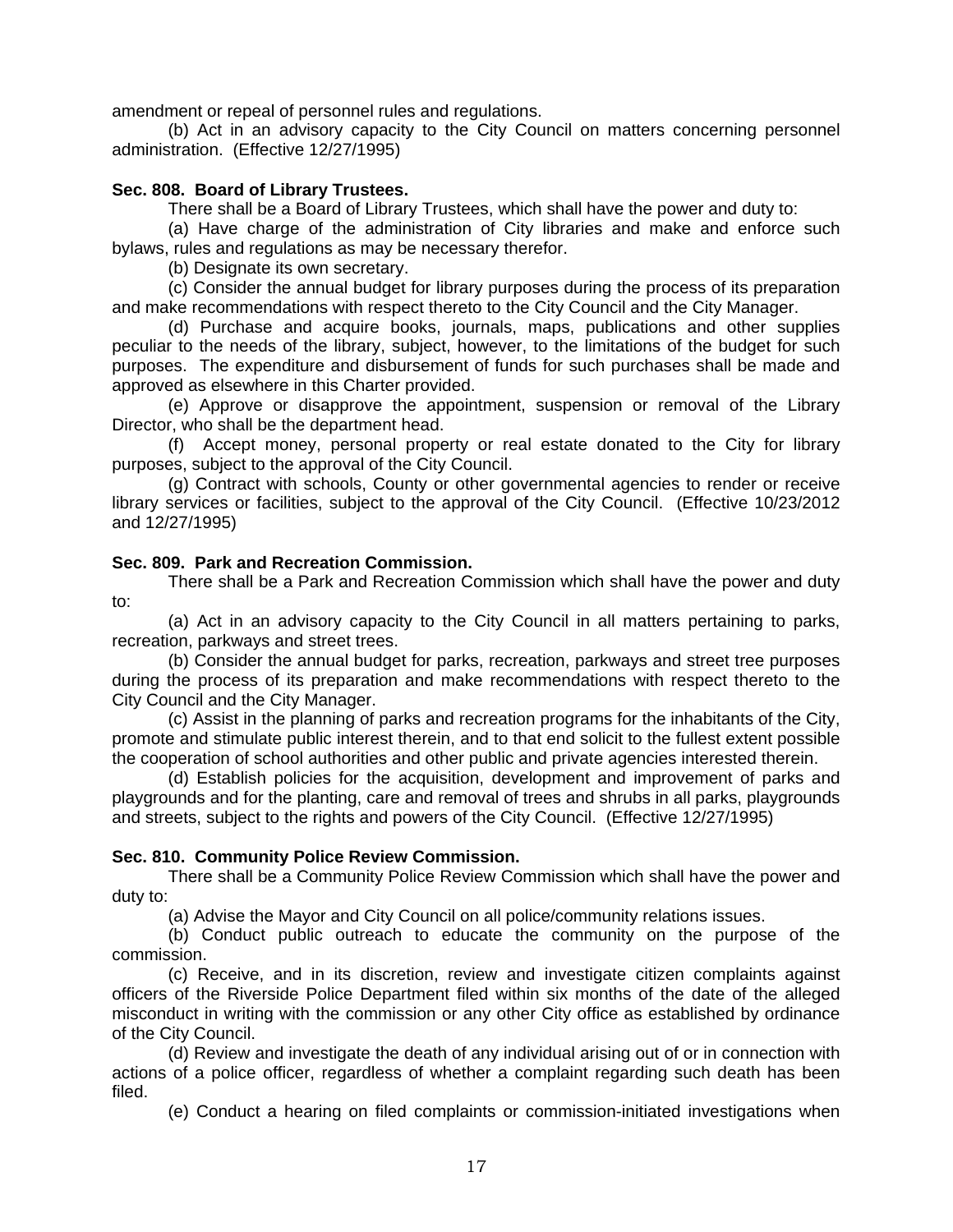such hearing, in the discretion of the commission, will facilitate the fact finding process.

 (f) Exercise the power of subpoena to require the attendance of witnesses, including persons employed by the City of Riverside, and the production of books and papers pertinent to the investigation and to administer oaths to such witnesses and to take testimony to the extent permissible by law. Subpoenas shall only be issued by the commission upon the affirmative vote of six commission members.

 (g) Make findings concerning allegations contained in the filed complaint to the City Manager and Police Chief.

 (h) Review and advise the Riverside Police Department in matters pertaining to police policies and practices.

 (i) Prepare and submit an annual report to the Mayor and City Council on commission activities. (Effective 1/18/2005)

### **ARTICLE IX. PERSONNEL MERIT SYSTEM.**

#### **Sec. 900. Generally.**

 The City Council shall by ordinance establish a personnel merit system for the selection, employment, compensation/classification, promotion, discipline and separation of those appointive officers and employees who shall be included in the system. (Effective 12/27/1995)

### **ARTICLE X. RETIREMENT.**

#### **Sec. 1000. Authority to continue under State system.**

 Plenary authority and power are hereby vested in the City, its City Council and its several officers, agents and employees to do and perform any act, and to exercise any authority granted, permitted, or required under the provisions of the Public Employees' Retirement System, as it now exists or hereafter may be amended, to enable the City to continue as a contracting City under the Public Employees' Retirement System. The City Council may terminate any contract with the Board of Administration of the Public Employees' Retirement System only under authority granted by ordinance adopted by a majority vote of the electors of the City, voting on such proposition at an election at which such proposal is presented.

### **ARTICLE XI. FISCAL ADMINISTRATION.**

### **Sec. 1100. Fiscal year.**

The fiscal year of the City government shall be established by ordinance.

#### **Sec. 1101. Budget--Submission to Council; notice of public hearing.**

 At least thirty-five calendar days prior to the beginning of each fiscal year, the City Manager shall provide to the City Council in writing a proposed budget containing estimates of revenues and expenditures for each City department, office, agency, or fund, as appropriate. After reviewing the same, or at an earlier time if so desired, the City Council shall determine the time for the holding of a public hearing thereon and shall cause to be published a notice thereof not less than twenty days prior to said hearing, by at least one insertion in a newspaper of general circulation within the City.

 Copies of the proposed budget shall be available for inspection by the public in the office of the City Clerk and on the City's accessible website at least twenty days prior to said hearing. (Effective 10/23/2012)

#### **Sec. 1102. Same--Public hearing.**

 At the time so advertised or at any time to which such public hearing shall from time to time be adjourned, the City Council shall hold a public hearing on the proposed budget, at which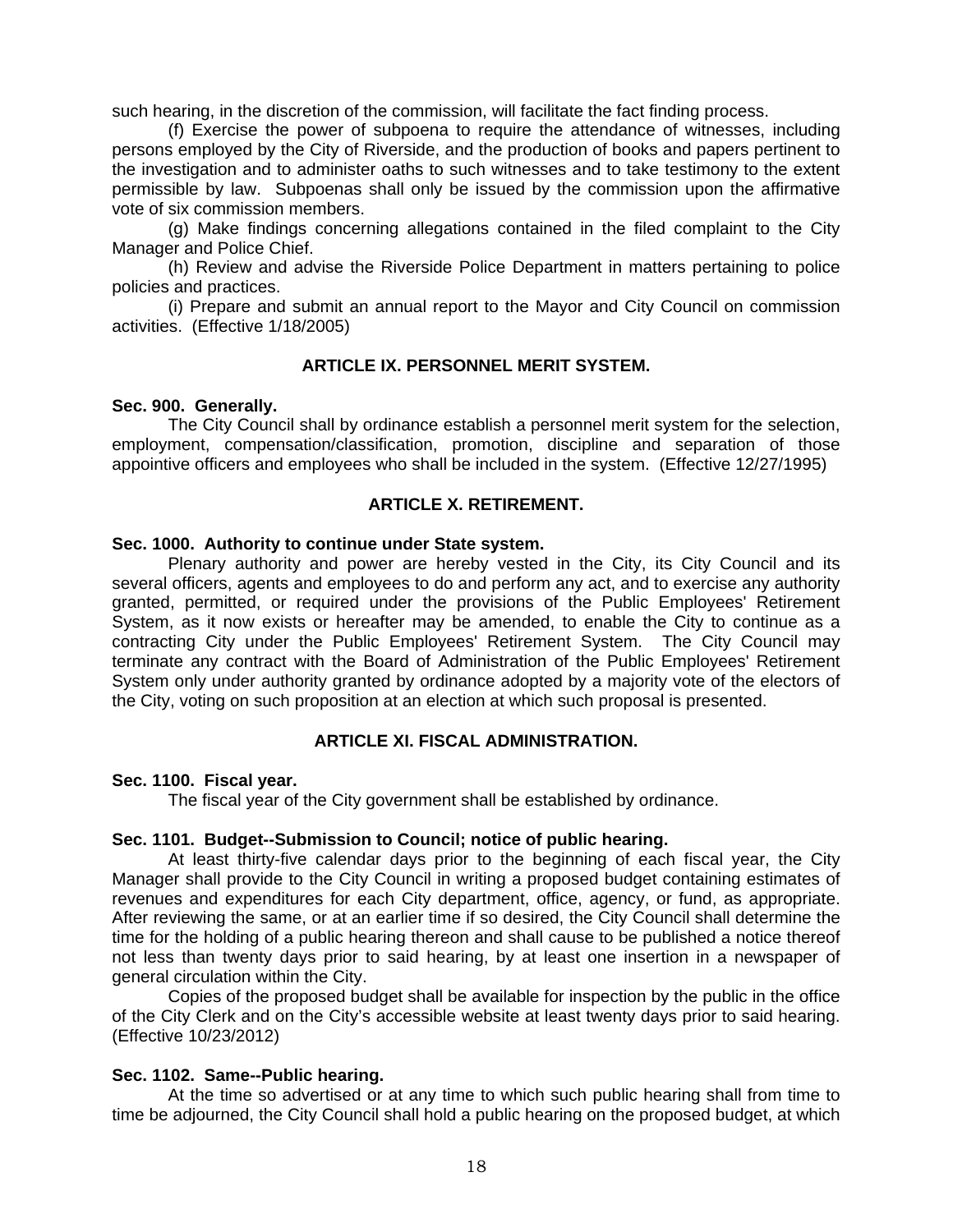interested persons desiring to be heard shall be given such opportunity.

# **Sec. 1103. Same--Further consideration, revision and adoption; availability to departments, etc.**

 After the conclusion of the public hearing, the City Council shall further consider the proposed budget and make any revisions thereof that it may deem advisable and on or before the day preceding the start of the fiscal year, it shall adopt the budget.

 A copy of the adopted budget shall be placed, and shall remain on file, in the office of the City Clerk and copies shall be placed in all the public libraries in the City where they shall be available for public inspection, and a copy shall be placed on the City's accessible website. The budget shall be reproduced and copies made available for the use of departments, offices and agencies of the City. (Effective 10/23/2012 and 12/27/1995)

# **Sec. 1104. Same--Appropriations; transfer of funds.**

 From the effective date of the budget, the several amounts stated therein as proposed expenditures shall be and become appropriated to the several departments, offices, agencies, and funds for the respective objects and purposes therein named. All appropriations shall lapse at the end of the fiscal year to the extent that they shall not have been expended or lawfully encumbered, except for appropriations for capital projects which shall continue to the completion of the capital projects unless a different rule has been established by action of the City Council.

 At any meeting after the adoption of the budget, the City Council may amend or supplement the budget by motion adopted by the affirmative votes of at least five members so as to authorize the transfer of unused balances appropriated to one department or fund to another department or fund, or to appropriate available funds not yet included in the budget. (Effective 10/23/2012 and 12/27/1995)

### **Sec. 1105. Centralized purchasing.**

 Under the control and direction of the City Manager there shall be established a centralized purchasing system for all City departments and agencies, which system shall be consistent with all other provisions of this Charter.

### **Sec. 1106. Tax limits.**

 The City Council shall not levy a property tax, for municipal purposes, in excess of one dollar annually on each one hundred dollars of the assessed value of taxable property in the City, except as otherwise provided in this section, unless authorized by the affirmative votes of two-thirds of the electors voting on a proposition to increase such levy at any election at which the question of such additional levy for municipal purposes is submitted to the electors. The number of years that such additional levy is to be made shall be specified in such proposition. (Effective 10/23/2012)

### **Sec. 1107. Procedure for assessment, levy and collection of taxes.**

 The procedure for the assessment, levy and collection of taxes upon property, taxable for municipal purposes, may be prescribed by ordinance of the City Council.

# **Sec. 1108. General obligation bonded debt limit; vote required for issuing general obligation bonds; issuance of revenue bonds, notes and other evidence of indebtedness.**

 (a) The City shall not incur an indebtedness evidenced by general obligation bonds which shall in the aggregate exceed the sum of fifteen percent of the total assessed valuation, for purposes of City taxation, of all the real and personal property within the City.

 (b) No bonded indebtedness which shall constitute a general obligation of the City may be created unless authorized by the affirmative votes of two-thirds of the electors voting on such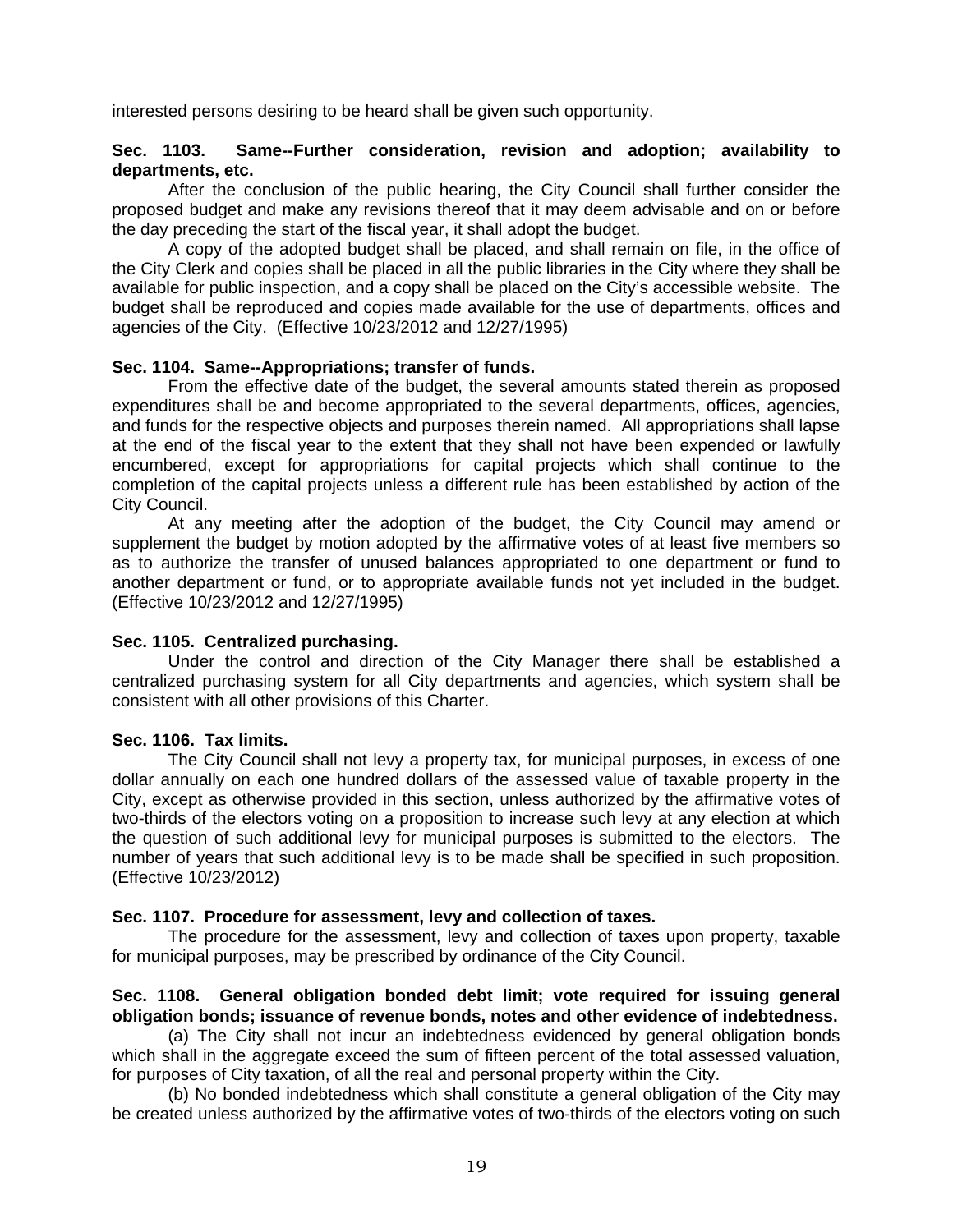proposition at any election at which the question is submitted to the electors and unless in full compliance with the provisions of the State Constitution and of this Charter.

 (c) The City Council by procedural ordinance or pursuant to State law, after a public hearing, notice of which has been given by publication at least fifteen days prior to such hearing, may issue revenue bonds, notes or other evidences of indebtedness without an election for any City purpose or purposes, and, any other provisions of this Charter notwithstanding, may make such covenants and exercise such powers as are deemed necessary in connection with the issuance and sale of such revenue bonds, notes or other evidences of indebtedness.

### **Sec. 1109. Public works contracts.**

 Every project for the construction and/or improvement of public buildings, works, streets, drains, sewers, utilities, parks or playgrounds, and every purchase of supplies or materials for any such project, when the total expenditures required for the same exceed \$50,000 shall be let by the City Council or by the Board of Public Utilities pursuant to Section 1202(b), by contract to the lowest responsible bidder after notice by publication in a newspaper of general circulation within the City by one or more insertions, the first of which shall be at least ten days before the time for opening bids. Projects for the maintenance or repair of streets, drains or sewers are excepted from the requirements of this section if the City Council determines that such work can be performed more economically by a City department than by contracting for the doing of such work.

 All bids shall be accompanied by either a certified or cashier's check, or a bidder's bond executed by a corporate surety authorized to engage in such business in California, made payable to the City, or such other form of bidder's security as the City Council establishes by ordinance. Such security shall be in an amount not less than that specified in the notice inviting bids or in an amount not less than ten percent of the aggregate amount of the bid. If the successful bidder neglects or refuses to enter into the contract, within the time specified in the notice inviting bids or in the specifications referred to therein, the amount of the bidder's security shall be declared forfeited to the City and shall be collected and paid into its general fund, and all bonds so forfeited shall be prosecuted and the amount thereof collected and paid into such fund.

 The City Council or Board of Public Utilities pursuant to Section 1202(b) may reject any and all bids presented and may readvertise in its discretion.

 The City Council, without advertising for bids, or after rejecting bids, or if no bids are received, may declare and determine that, in its opinion, based on estimates approved by the City Manager, the work in question may be performed better or more economically by the City with its own employees or the supplies or materials may be purchased more economically on the open market, and after the adoption of a resolution to that effect by at least five affirmative votes of the City Council may proceed to have said work done or said supplies or materials purchased in the manner stated, without further observance of the provisions of this section. Such contracts likewise may be let without advertising for bids if such work or supplies or materials shall be deemed by the City Council to be of urgent necessity for the preservation of life, health or property, and shall be authorized by resolution passed by at least five affirmative votes of the City Council and containing a declaration of the facts constituting such urgency.

 Projects for the construction and/or improvement of any public utility operated by the City or for the purchase of supplies or equipment for any such utility may be excepted from the requirements of this section, provided the City Council so determines by at least five affirmative votes. (Effective 1/18/2005 and 1/6/2003)

### **Sec. 1110. Cash management.**

 Adequate cash shall be maintained to meet lawful demands of the City. Transfers and loans may be made by the City Council from one fund to another as may be required. (Effective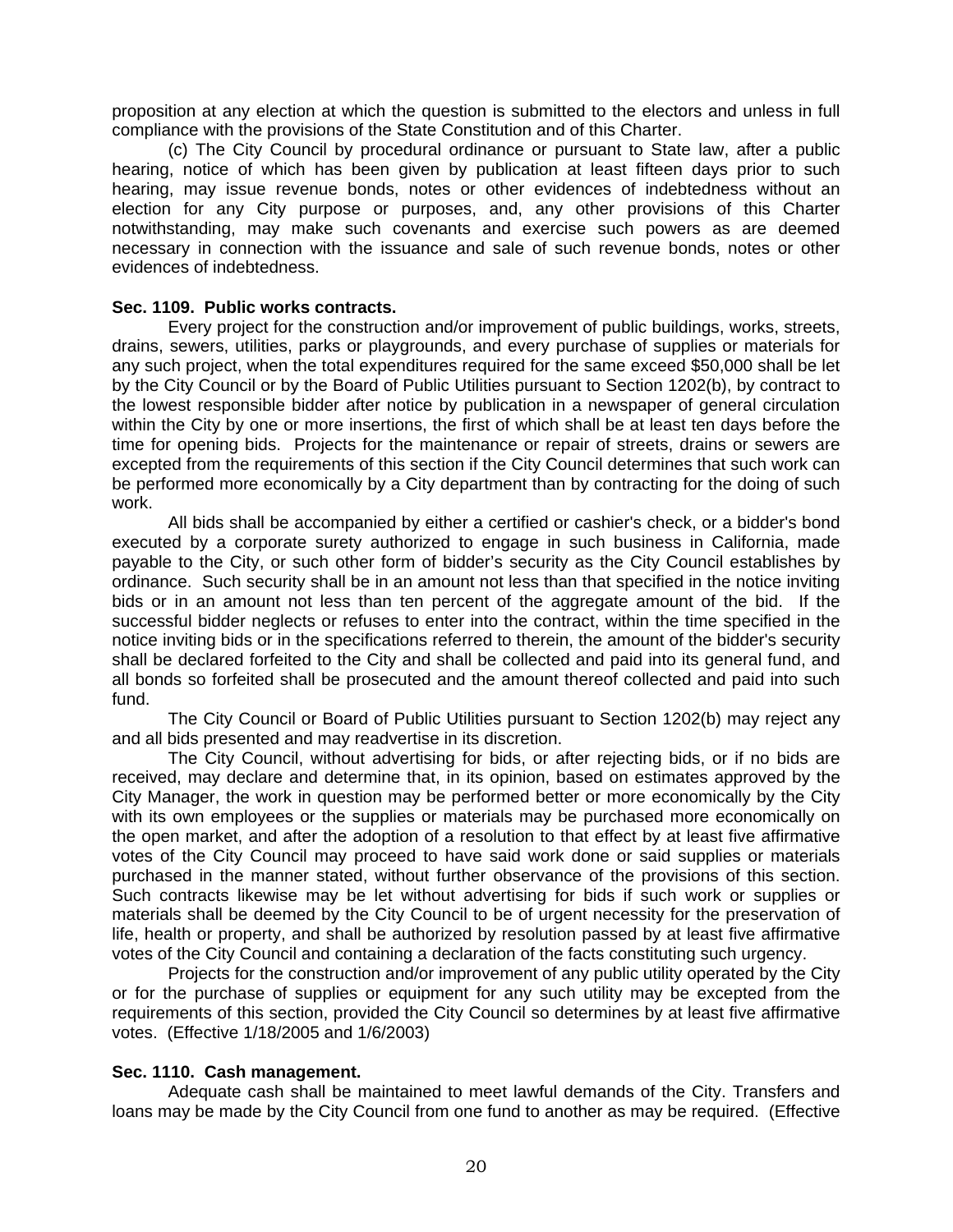1/18/2005 and 12/27/1995)

# **Sec. 1111. Capital projects funds.**

 (a) Funds for capital projects are hereby created. Capital projects initiated by the City Council which only require approval by the City Council are provided for in subsection (b). Capital projects initiated by the City Council which also require approval by the voters are provided for in subsection (c).

 (b) A City Council approved capital project fund shall remain for the established purpose and the appropriations therein shall carry over to the completion of each project, as set forth in Section 1104. When a capital project has been completed, the City Council may transfer any unexpended or unencumbered budget to any account similarly restricted.

 To the extent permitted by law, the City Council may levy and collect taxes for capital projects and may include in the annual tax levy a levy for such purposes in which event it must apportion and appropriate to any such account or accounts the moneys derived from such levy. It may not, in making such levy, exceed the maximum tax rate provided for in this Charter, unless authorized by the affirmative votes of two-thirds of the electors voting on the proposition at any election at which such question is submitted.

 (c) An account for a voter approved capital project shall remain inviolate for the purpose for which it was created unless the use of such funds for other capital project purposes was authorized by the electors voting on such proposition at the general or special election at which such proposition was submitted. The majority or super-majority for passage of a voter approved capital project will depend on the enabling legislation under which it is proposed. Notwithstanding the above, the proposition approving a capital project may be amended as provided in the proposition or the enabling legislation. (Effective 10/23/2012; 1/18/2005; 12/27/1995)

### **Sec. 1112. Registering warrants.**

Warrants on the City Treasurer which are not paid for lack of funds shall be registered. All registered warrants shall be paid in the order of their registration when funds therefor are available and shall bear interest from the date of registration at such rate as shall be fixed by the City Council by resolution. (Effective 12/27/1995)

# **Sec. 1113. Independent audit.**

 The City Council shall employ, at the beginning of each fiscal year, a qualified public accountant who shall, at such time or times as may be specified by the City Council, and at such times as such accountant shall determine, examine the books, records, inventories and reports of all officers and employees who receive, handle or disburse public funds and of such other officers, employees or departments as the City Council may direct. As soon as practicable after the end of the fiscal year, a final audit and report shall be submitted by such accountant to the City Council, with copies to be placed on file in the Office of the City Clerk and on the City's accessible website where they shall be available for inspection by the general public. At least every five years, the City Council shall employ a qualified public accountant different from the qualified public accountant who submitted the immediately preceding year's audit report. (Effective 10/23/2012 and 1/18/2005)

# **Sec. 1114. Use of design-build procurement for public works projects.**

Notwithstanding any provision to the contrary in the California Public Contracts Code, in Charter Section 1109, or any other law or regulation of the City of Riverside, the use of designbuild procurement by competitive negotiation is authorized. The City Council shall establish by ordinance regulations for the award, use and evaluation of such design-build contracts, in which the design and construction of public works project are procured from a single entity. (Effective 1/18/2005)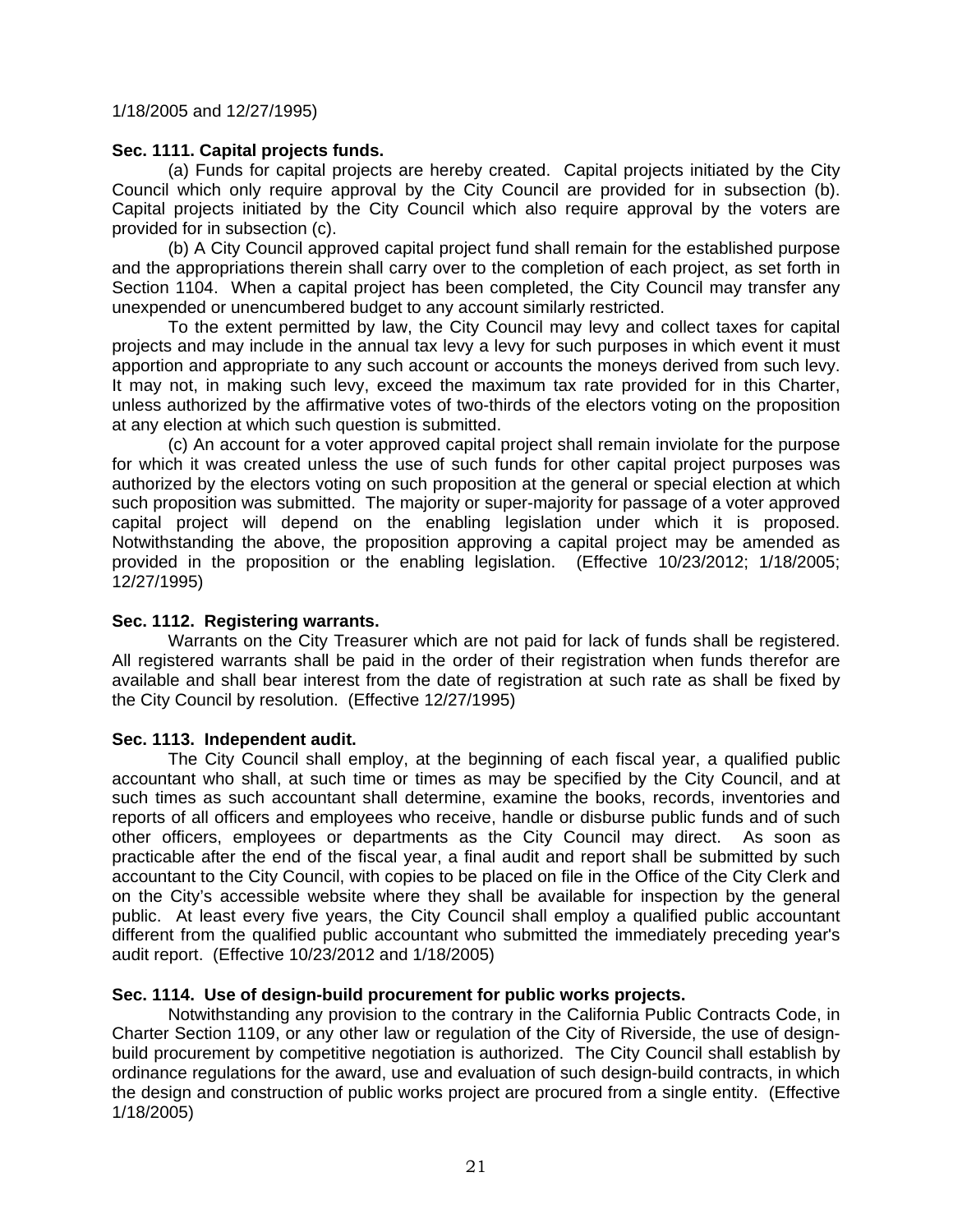### **ARTICLE XII. DEPARTMENT OF PUBLIC UTILITIES.**

### **Sec. 1200. Created; management and control.**

 There shall be a Department of Public Utilities, which shall be under the management and control of the City Manager subject, however, to the powers and duties of the Board of Public Utilities as hereafter set forth in this Article. Said department shall be responsible for electric and water supplies, services and conservation and any other utility as determined by ordinance of the City Council, and shall include all works owned, controlled, operated, leased or contracted for by the City for supplying the City and its inhabitants with such utilities. (Effective 12/27/1995)

# **Sec. 1201. Board of Public Utilities--Composition; applicability of Article VIII of Charter.**

 There shall be a Board of Public Utilities. All of the provisions of Article VIII of this Charter relating to boards and commissions generally, to the organization, meetings, conduct of proceedings, and expenses thereof, and to the appointment, qualifications, term of office, removal, compensation and powers of members thereof, where not inconsistent with the provisions of this Article, shall apply to the Board of Public Utilities. (Effective 12/27/1995)

# **Sec. 1202. Same--Powers and duties.**

The Board of Public Utilities shall have the power and duty to:

 (a) Consider the annual budget for the Department of Public Utilities during the process of its preparation and make recommendations with respect thereto to the City Council and the City Manager.

 (b) Authorize, and let public works contracts in compliance with Section 1109, within the limits of the budget of the Department of Public Utilities, any purchase of equipment, materials, supplies, goods or services, or any acquisition, construction, improvement, extension, enlargement, diminution, or curtailment of all or any part of any public utility system when the amount exceeds \$50,000, and authorize the City Manager, or his designee, to execute contracts or issue purchase orders for the same. This amount may be increased in \$1,000 increments by ordinance to account for inflation whenever the cumulative increase in the consumer price index exceeds \$2,000 from the last increase. No such purchase, or acquisition, construction, improvement, extension, enlargement, diminution or curtailment shall be made without such prior authorization.

 Notwithstanding the above, such a purchase, or acquisition, construction, extension, enlargement, diminution or curtailment may be made without prior approval (1) for work done at the request of and at the expense of a customer, pursuant to rules established by the Board of Public Utilities and approved by the City Council, or (2) if there is an urgent necessity to preserve life, health or property (i) as determined by the Director of Public Utilities or, (ii) if the amount exceeds \$100,000 by the Director of Public Utilities and the City Manager. As soon as practicable thereafter, the Director of Public Utilities shall take the matter under Section 1202(b)(2) to the Board of Public Utilities for ratification.

 (c) Within the limits of the budget of the Department of Public Utilities, make appropriations from the contingency reserve fund for capital expenditures directly related to the appropriate utility function.

 (d) Require of the City Manager monthly reports of receipts and expenditures of the Department of Public Utilities, segregated as to each separate utility, and monthly statements of the general condition of the department and its facilities.

 (e) Establish rates for all utility operations as provided under Section 1200 including but not limited to water and electrical revenue producing utilities owned, controlled or operated by the City, but subject to the approval of the City Council.

 (f) Authorize the Director of Public Utilities to negotiate and execute contracts with individual retail customers for water, electric and any other utility service as provided under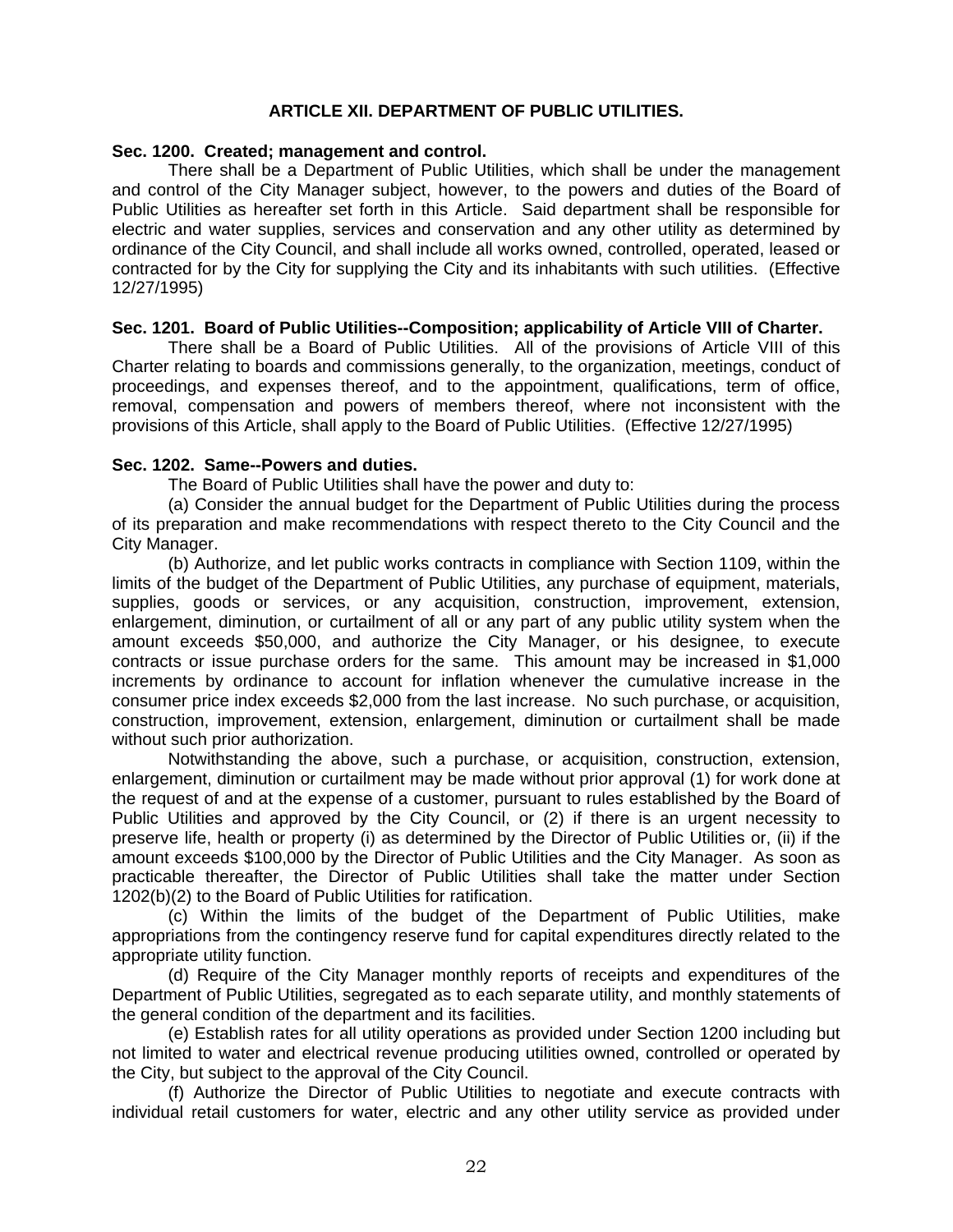Section 1200, consistent with rates for such individualized service established pursuant to Section 1202(e).

 (g) Approve or disapprove the appointment of the Director of Public Utilities, who shall be the department head.

(h) Designate its own secretary.

 (i) Make such reports and recommendations in writing to the City Council regarding the Department of Public Utilities as the City Council shall deem advisable.

 (j) Exercise such other powers and perform such other duties as may be prescribed by ordinance not inconsistent with any of the provisions of this Charter. (Effective 1/18/2005 and 1/6/2003)

# **Sec. 1203. Purchases and expenditures generally; exemption from centralized purchasing system.**

 The purchase of equipment, materials and supplies peculiar to the needs of the Department of Public Utilities need not be made through the centralized purchasing system. The expenditure and disbursement of funds of the Department of Public Utilities shall be made and approved as elsewhere in this Charter provided.

### **Sec. 1204. Use of revenue.**

 The revenue of each public utility for each fiscal year shall be kept separate and apart from all other moneys of the City by deposit in the appropriate revenue fund and shall be used for the purposes and in the order as follows:

 (a) For the payment of the operating and maintenance expenses of such utility, including any necessary contribution to retirement of its employees.

 (b) For the payment of interest on the revenue bonded debt of such utility. As used in this section "revenue bonded debt of such utility" means the debt evidenced by revenue bonds, revenue notes or other evidences of indebtedness payable only out of the revenues pertaining to the utility involved, whether the same are issued under the provisions of this Charter or under the provisions of any general law of the State of California.

 (c) For the payment, or provision for the payment of the principal of said debt as it may become due, and of premiums, if any, due upon the redemption of any thereof prior to maturity.

(d) For the establishment and maintenance of any reserves for B and C above.

(e) For capital expenditures of such utility.

 (f) For the annual payment by each utility into the general fund in twelve equal monthly installments during each fiscal year, an amount not to exceed 11.5 percent of the gross operating revenues, exclusive of surcharges, of each specific utility for the last fiscal year ended and reported upon by independent public auditors.

### **Sec. 1205. Sale of public utility.**

 No public utility now or hereafter owned or controlled by the City shall be sold, leased or otherwise transferred unless authorized by the affirmative votes of at least two-thirds of the voters on such proposition at a general or special municipal election at which such proposition is submitted.

### **ARTICLE XIII. FRANCHISES.**

### **Sec. 1300. Requiring; granting generally; applicability to City-owned utility.**

 Any person, firm or corporation furnishing the City or its inhabitants with transportation, communication, terminal facilities, water, light, heat, electricity, gas, power, refrigeration, storage or any other public utility or service, or using the public streets, ways, alleys or places for the operation of plants, works or equipment for the furnishing thereof, or traversing any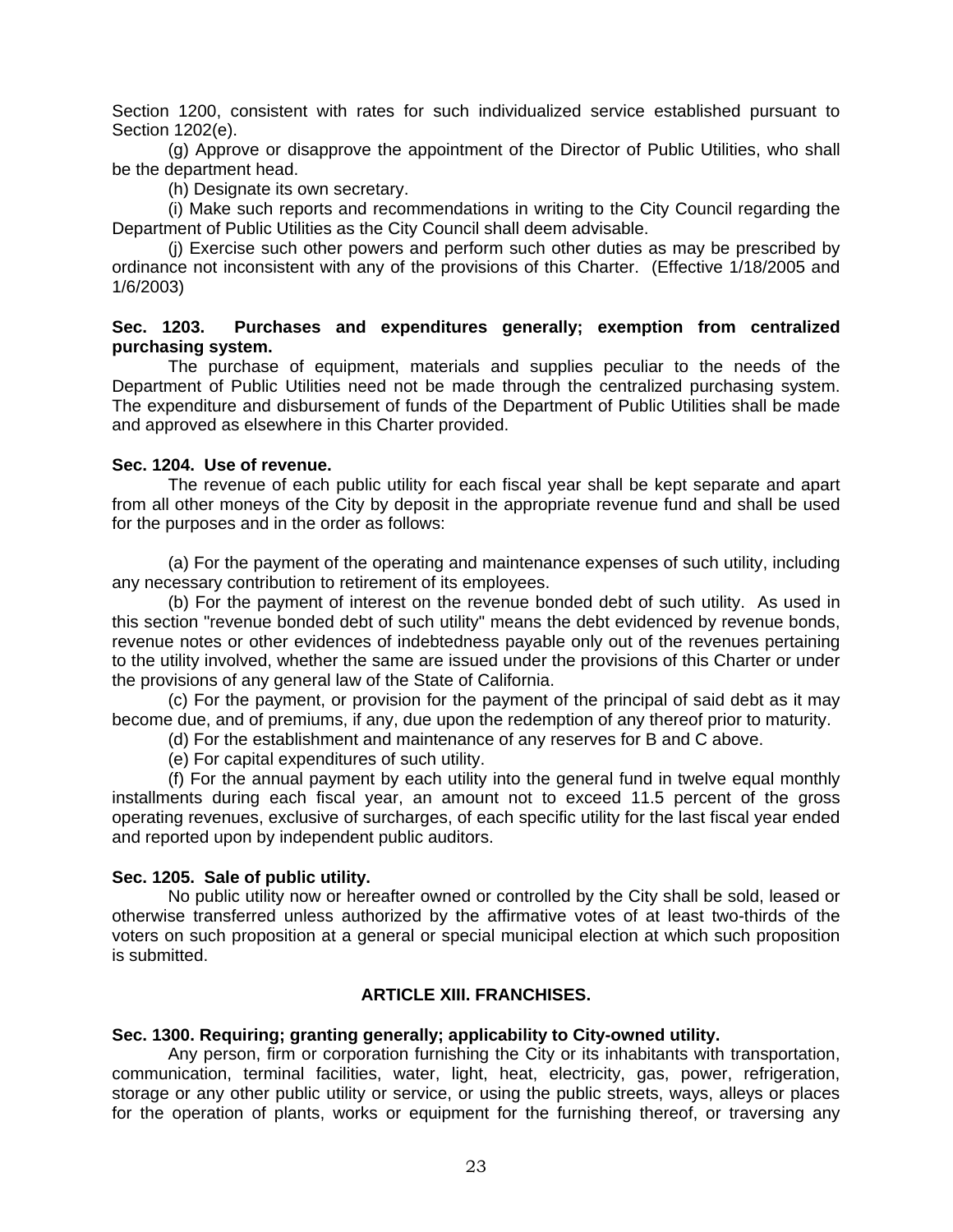portion of the City for the transmitting or conveying of any such service elsewhere, may be required by ordinance to have a valid and existing franchise therefor. The City Council is empowered to grant such franchise or not, and to prescribe the terms and conditions of any such grant. It may also provide, by procedural ordinance, the method of practice and additional terms and conditions of such grants, or the making thereof, all subject to the provisions of this Charter.

 Nothing in this section, or elsewhere in this Article, shall apply to the City, or to any department thereof, when furnishing any such utility or service.

# **Sec. 1301. Resolution of intention to grant; notice and public hearing.**

 Before granting any franchise, the City Council shall pass a resolution declaring its intention to grant the same, stating the name of the proposed grantee, the character of the franchise and the terms and conditions upon which it is proposed to be granted. Such resolution shall fix and set forth the day, hour and place when and where any persons having any interest therein or any objection to the granting thereof may appear before the City Council and be heard thereon. It shall direct the City Clerk to publish said resolution at least once, within fifteen days of the passage thereof, in a newspaper of general circulation within the City. Said resolution shall be published at least ten days prior to the date of hearing.

 At the time set for the hearing, or at any adjournment thereof, the City Council shall proceed to hear and pass upon all protests and its decision thereon shall be final and conclusive. Thereafter it may by ordinance grant the franchise on the terms and conditions specified in the resolution of intention to grant the same, subject to the right of referendum of the people, or it may deny the same. If the City Council shall determine that any substantive change should be made in the terms and conditions upon which the franchise is proposed to be granted, a new resolution of intention shall be adopted and like proceedings had thereon.

### **Sec. 1302. Term of franchise.**

 Every franchise shall state the term for which it is granted, which shall not exceed thirtyfive years.

### **Sec. 1303. Eminent domain.**

 No franchise grant shall in any way, or to any extent, impair or affect the right of the City to acquire the property of the grantee thereof either by purchase or through exercise of the right of eminent domain, and nothing therein contained shall be construed to contract away or to modify or to abridge, either for a term or in perpetuity, the City's right of eminent domain with respect to any public utility.

# **ARTICLE XIV. MISCELLANEOUS**

### **Sec. 1400. Definitions.**

Unless the provision or the context otherwise requires, as used in this Charter:

(a) "Shall" is mandatory, and "may" is permissive.

 (b) "City" is the City of Riverside, and "department," "board," "commission," "agency," "officer," or "employee," is a department, board, commission, agency, officer or employee, as the case may be, of the City of Riverside.

- (c) "County" is the County of Riverside.
- (d) "State" is the State of California.

(e) "Newspaper of general circulation within the City" is as defined by State law.

# **Sec. 1401. Violations and penalty.**

 The violation of any provision of this Charter shall be deemed a misdemeanor and be punishable upon conviction by a fine of not exceeding one thousand dollars or by imprisonment